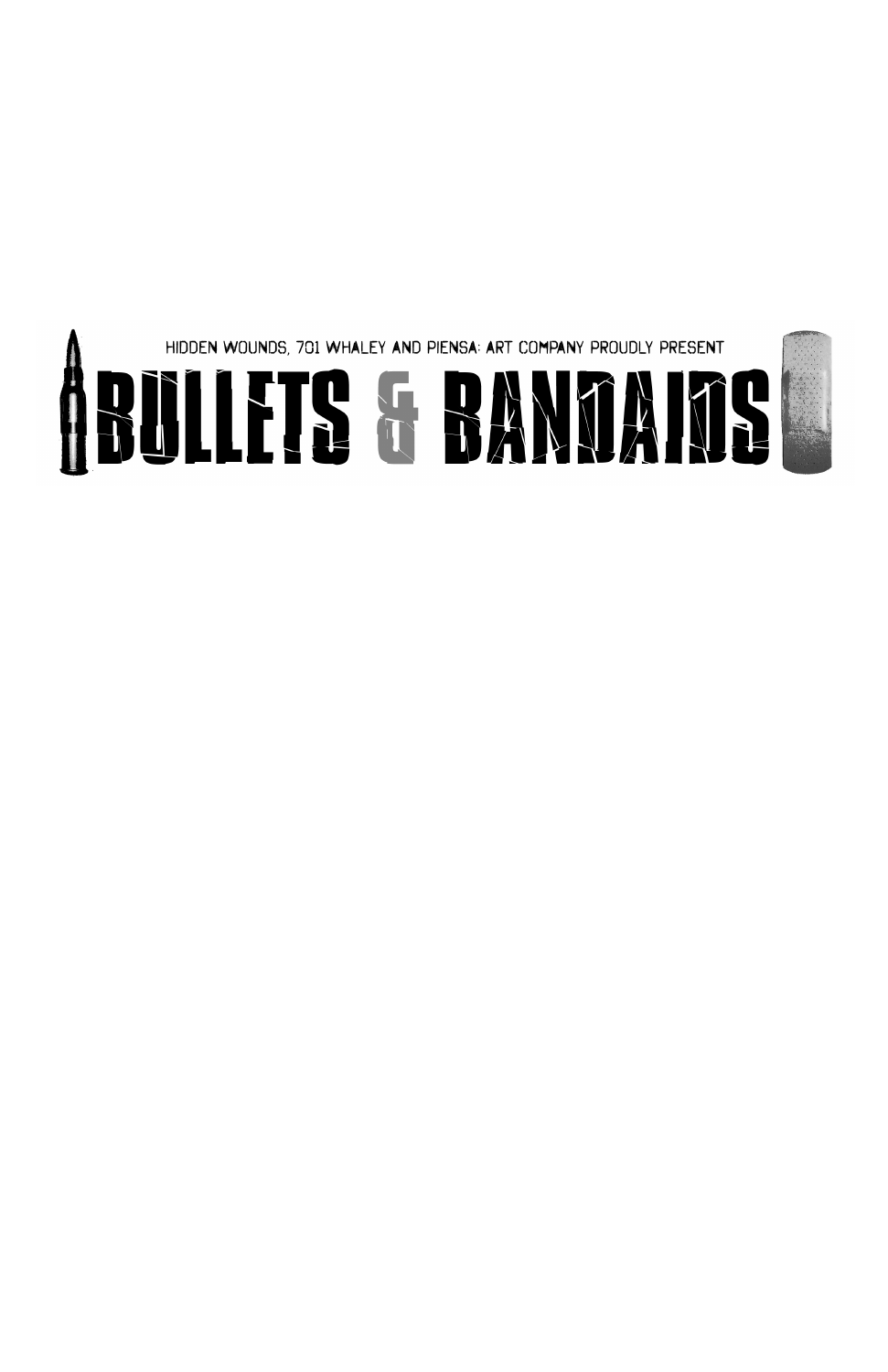These stories are pulled from the bloody roots of memories of men that walk around us. They're fathers, brothers, sons, and friends. They laugh with us; share our grief in times of heartache. They've sheltered us in peace, and fought for us at war. Here are some of their stories.

| Written by R. Chambers LeHeup   |
|---------------------------------|
| Written by R. Chambers LeHeup   |
| Written by R. Chambers LeHeup   |
| Written by David Axe            |
| Written by Dennis John Norgaard |
| Written by Jason Greene         |
| Written by R. Chambers LeHeup   |
| Written by Luke Brannon         |
| Written by Mills Palmer Bigham  |
| Written by R. Chambers LeHeup   |
| Written by R. Chambers LeHeup   |
| Written by Steven Diaz          |

#### **Proudly sponsoring Hidden Wounds Hiddenwounds.org**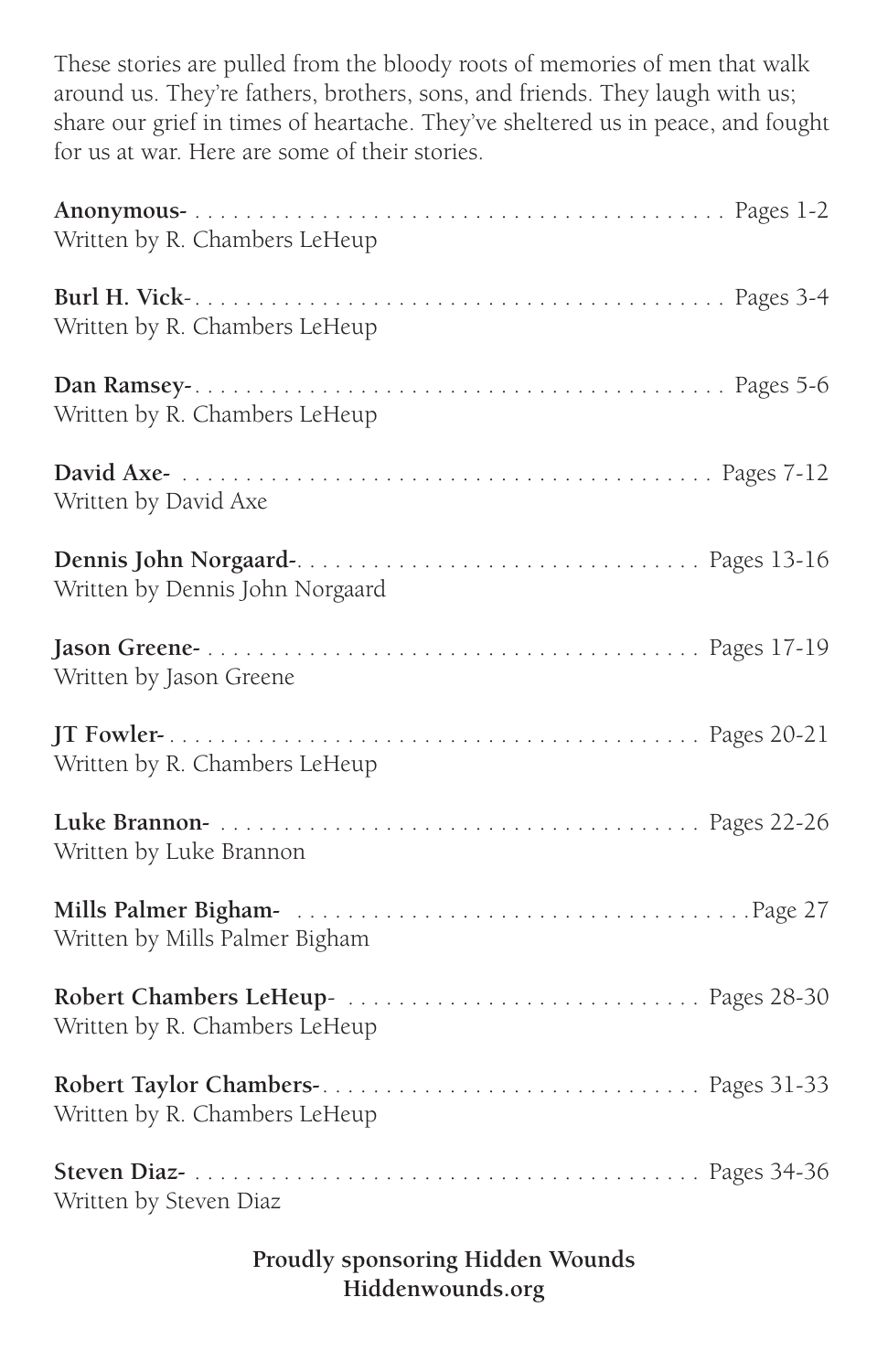#### **Anonymous**

### **Heroes**

I'd begged for war. Its romantic violence beat through my heart; coursed through every portion of me. The thrill of blood and victory sung me lullabies while I slept, while my waking hours were filled with fantasies of justified brutality. I wasn't special. I was a Marine. A warrior. And people call us heroes.

I'd prepared myself for this. Hell, it was already a part of me, as it is in so many who don't know better. And this, coupled with my training, had molded me into something steel, ready to wield hate and discontent like dragon flame. This training is what brought me to Kabul, and what brought me to a gun range several miles outside of the city itself. There we were conducting a live fire exercise with Army Special Forces using M16s and AT4 rocket launchers.

In Kabul, there are gangs of children who have run away from their homes, or whose parents have cast them out or had died, often very young themselves. These gangs aren't malicious; they're hungry, though the two can often be confused. Industrious and ambitious, these children scratch and pick and claw out a living through dust and giants in order to survive one day at a time. They were denied the luxury of childhood. And they were out on the range with us.

The brass casings that were ejected from the spent rounds of our M16s could be used in a number of different ways, melted down for a thousand different reasons. For this reason, the children were waiting with baited breath for the opportunity to fill their thin, empty pockets with brass turned to gold. So we obliged them. Thousands of rounds had peppered our targets and the side of the orange mountain beyond. Our guns were spilling out what these children considered currency.

After we had expended all our ammunition, we returned to our vans, leaving the Army Special Forces to finish at their own pace.

As soon as we got into our transport, the children flooded forward, ready to collect the candy of a metal piñata. They didn't know that there were still soldiers on the firing line. The soldiers reacted calmly enough,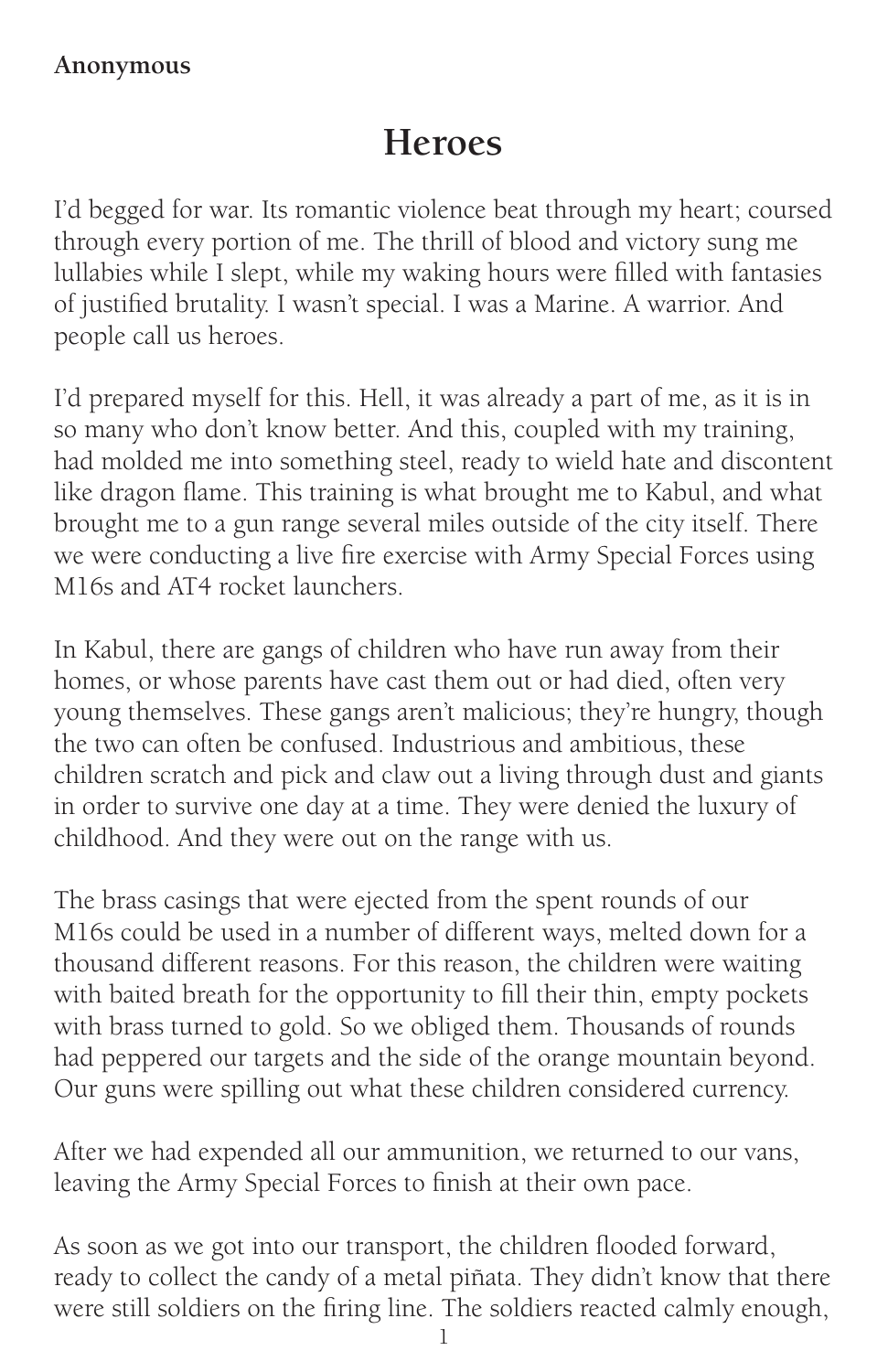pelting the children with rocks, rather than opening fire on them and potentially hitting us. And so they ran away. All but one.

He walked over to our van clutching his stomach and making a face I at first thought was laughter. An then the rock fell out of his temple. It was about three inches in diameter and left a broken white hole with a red eye in the center of this 8-year-old's forehead, which almost immediately filled with blood that ran down his face. He fell to his knees while another kid ran up and knelt behind him.

That country is anything but clean. There was no helping him. This child was going to die. And he knew it. And we watched. Too many things ran through my head as I saw him fall backwards. He wasn't laughing. But every Marine in the van was.

It was a cacophony of mad gut-laughter, as though war were the joke and this child was the punch line. The chuckles floundered before they died, hiccups of jaded comments transitioning into a cold, dead silence. I'd like to think I was the exception, but I may have cracked an awkward smile, not wanting to reveal my concern for a situation I couldn't have prevented, nor could help. This is war, after all, and concern is weakness.

And I was not weak. I wanted to rend the enemy in two with my teeth. I wanted to drink their blood to gain their strength and taste that sweet victory; to take all the shit the enemy could throw and respond stronger. Of course it was going to be hard. I was just going to be harder. The enemy had their methods and, by God, we had ours. So you can't blame the soldiers, nor the marines. Not entirely. Any one of us could very well have done the same. And they laughed, and I smiled because it's war and we were warriors. Just save the term "hero" for someone else.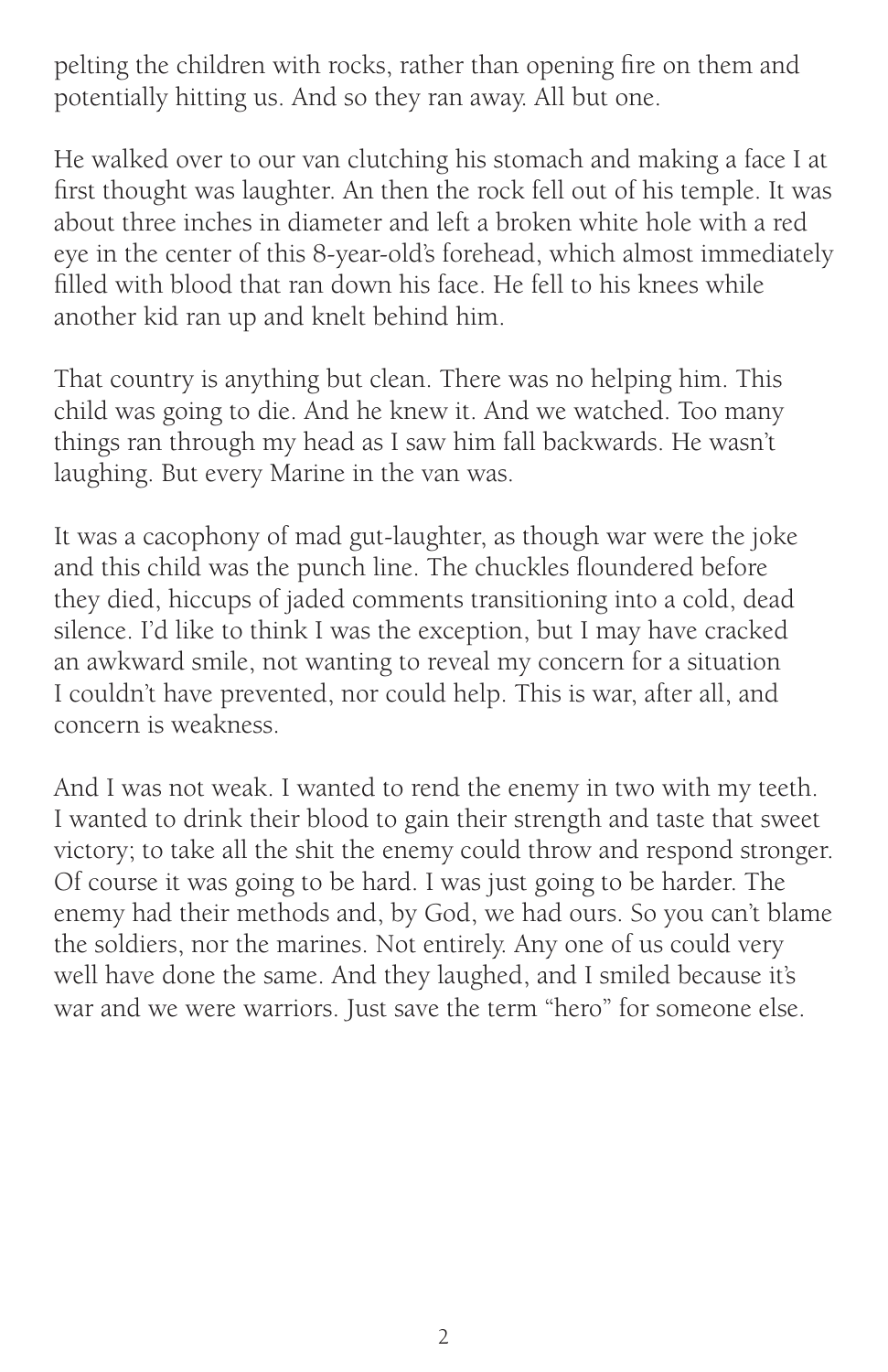# **Burl H. Vick**

No one speaks the truth with such cruelty as Time. It holds our heads so that we cannot turn away from the inevitable nature of nature, struggle being its foundation, and war, man's expression of it. Carl Jung once said "As far as we can discern, the sole purpose of human existence is to kindle a light in the darkness of mere being." In trying to kindle this light, wars are fought and people are killed. The motivations of these wars are as varied as the colors of light, with man judging man based on his own struggle. This is the story of the struggle of a man named Burl H. Vick.

The war had started in June of 1950, bringing first blood to the stage of the Cold War. Korea had been stripped from Japan and split like spurned lovers down the 38th parallel, separating the north (Russia) from the south (America) and ushering in a new form of warfare. Burl had been in middle school when the Second Great War had ended. Because of the lack of media coverage of war at the time and the cultural feeling of unity through victory, the noble burden of duty to war had found purchase in Burl's young soul.

At age 19, and being of strong mind and body, he began as a mechanic on jet airplanes with the Navy/Air Force fire squadron on the USS Philippine Sea, an aircraft carrier that has now been decommissioned and broken down. (Age? 19 When did he join? Feb 14th 1951) His test scores, coupled with his demonstrative talent, brought him into naval air intelligence school, where he began studying aerial photographs and plotting bomb lines and troop movements. The gravity of this can be difficult to portray, but Burl's story does it justice.

In July of 1953, orders came down that several specific hills, paramount in maintaining and spreading a foothold for US troops, needed to be taken and that Burl should set up the bomb lines for the close air support. This wasn't Burl's first mission, but it's one of his most memorable. It's been said that war is hell, but the facets of that statement are many. There were already American troops on those hills, clawing and scratching inches at a time towards the hilltops.

Burl did what any respectable warrior would do. He plotted the points for the close air support. He willfully played a part in a horrible battle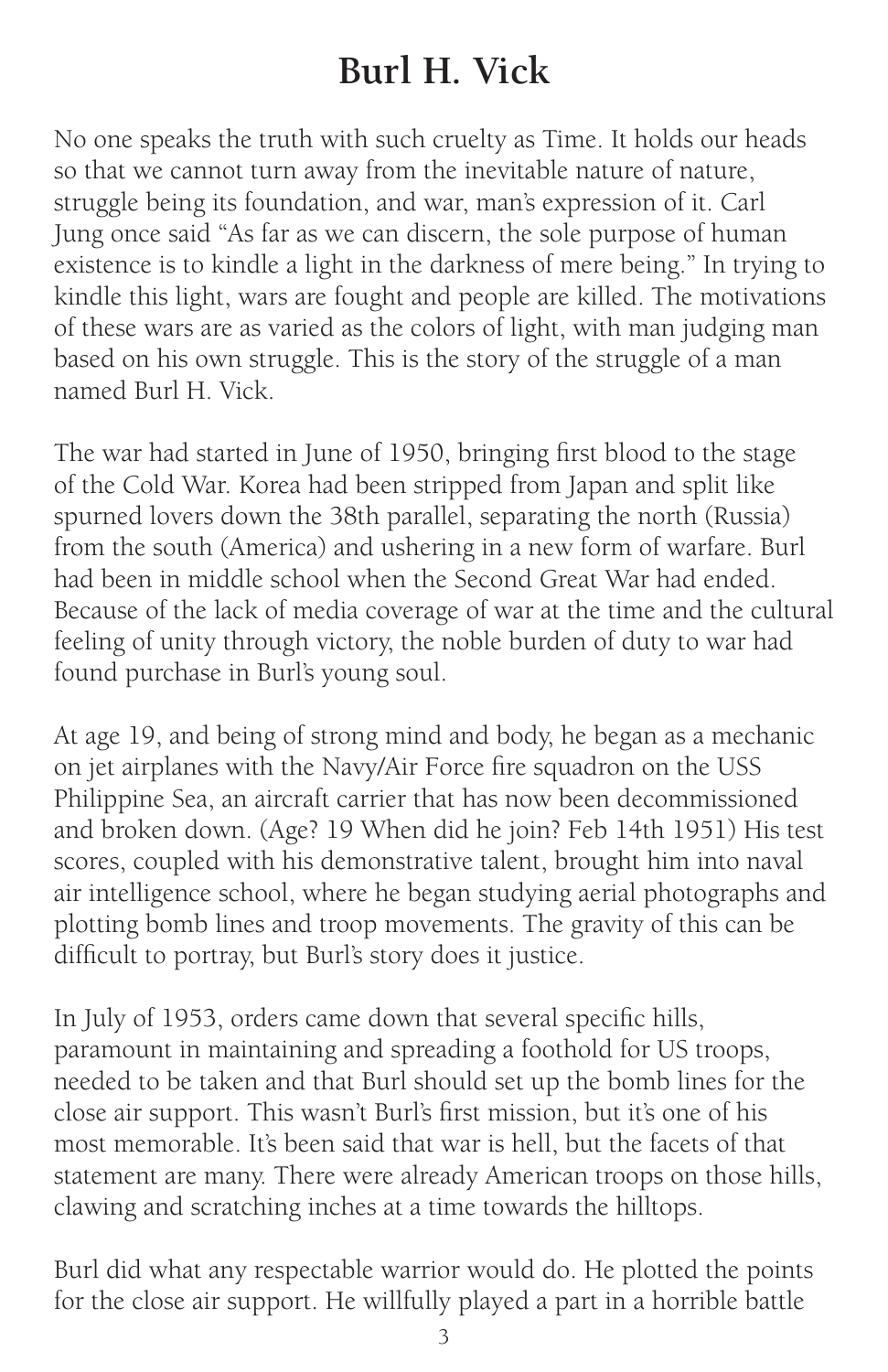necessity: the sacrifice of the few for the greater good. 1000 men from each side died that day for the equivalent of a few dozen football fields. The forfeit of these men's lives was an unspoken one, passed from the tired eyes of an officer down to tired eyes of his subordinate. The Peace, being War's bastard brother, had no place here; no peace of mind, no peace in finality, save for the final peace of those sacrificed. Or so you would think.

But Burl has found it. The justification of his actions is not in doubt, this war being one with cold purpose, backed by the distant warmth of those cheering him on back home. He had done his job and protected that which his country demanded, his scars of battle more trophies than anything else. He fought his war with harsh nobility, biting through the mean necessity and driving on.

Normally this is where the author says "when the war ended," but this isn't the case with Korea. To this day it continues, with guards tense and wary just outside the demilitarized zone and skirmishes sporadically rumbling like aftershocks throughout the 38th parallel. This war, still being fought, gives rise to a feeling of cathartic principle: That backing down means losing. This is why Burl, as well as an uncountable number of men, struggled and will struggle, though the motivations change.

These motivations differ as often as man does, the victors deciding how it's written in history. We pick and scratch and claw for bits and pieces of land, or for honor, or for any other goals found noble, trying to glean some semblance of meaning in an otherwise meaningless universe. We wage war so that when time holds us accountable, we can look upon our works and say that they're good. And we'll find out, because no one speaks the truth with such cruelty as Time.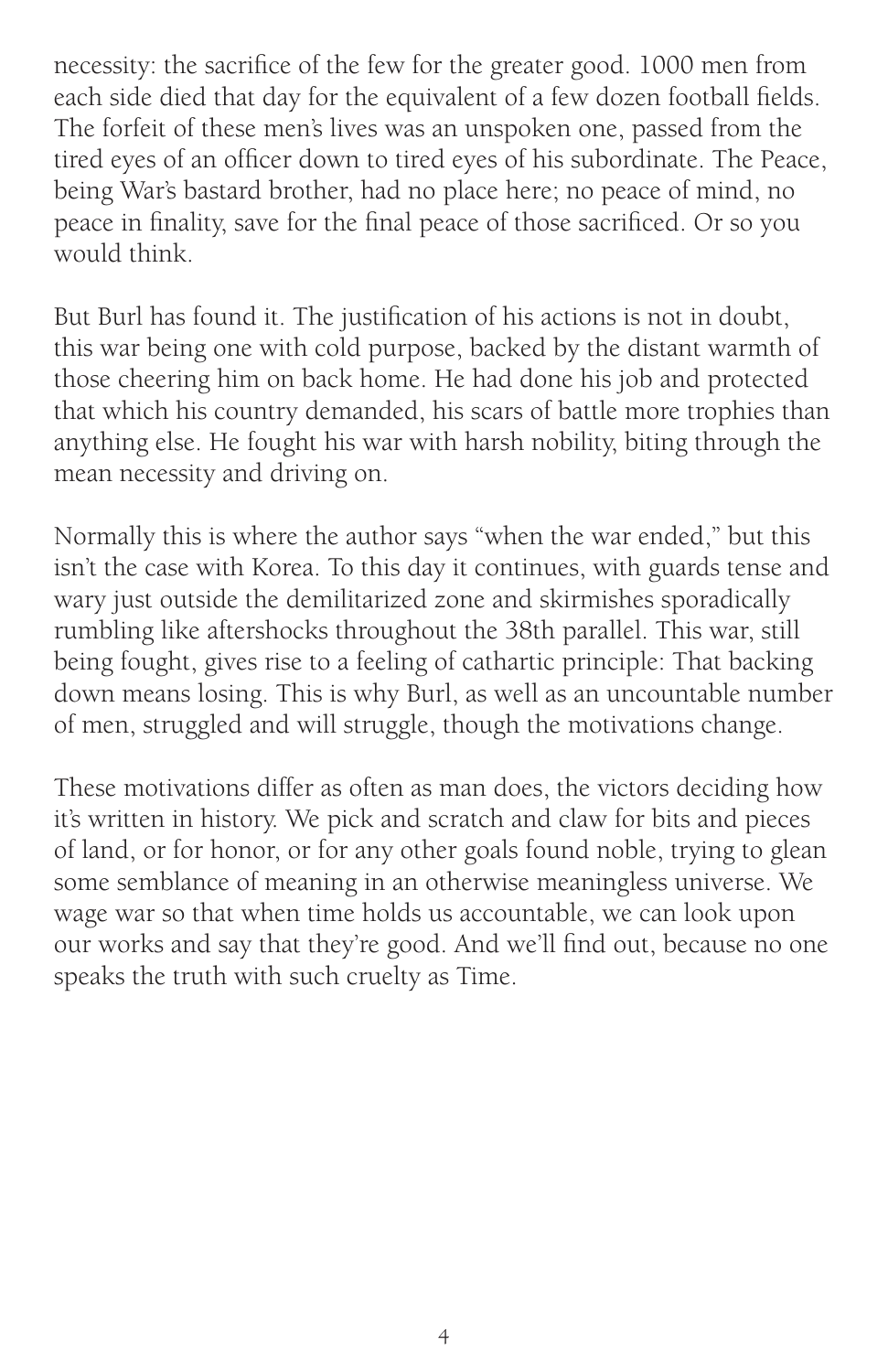### **Dan Ramsey**

It's been said that life is peppered with defining moments, where you define the moment, or it defines you. The choices we make at these times are the difference between being great or simply being, and in war these moments are in season. Few recognize them. Fewer rise above them.

Let me tell you about my friend Daniel Ramsey.

On July 11th, 2006, Daniel, along with Charlie Company 1st Battalion 8th Marines, gears up in Jordan to run a security mission for the US Army. The raid was to take place 20 miles into Iraq, guarded by mounted 7-ton trucks and Humvees. Before they leave, one of the 7-tons misplaces a pin that holds the side tailgate to the bed of the truck. The key to this being that the side tailgate also had the chairs the marines were sitting on. Though the driver was yelled at, he still drives without the pin.

After the success of the mission, the lead driver decides to return the same way they had traveled. Why he does this, no one knows, but, of course, there's an IED waiting for them upon their return. A car had been pushed into the center of the road, suspiciously blocking their path. Instead of driving around the obvious bomb, the driver decides to drive up the hill, herded perfectly by the Iraqis waiting for them at the top.

This causes the truck to face the explosive on Daniel's side. The truck jumps and the tailgate, along with several marines, flies off.

This is the moment. This is his moment. Everything changes after this.

Time slows. In one instant, he's floating in air. The car bomb explodes. And someone yells "Rocket!"

Immediately afterwards, Daniel lands on his forehead, pushing the back of his helmet into his shoulder blades. From reports, though his sporadic movements proved he had no physical control of his arms or legs, he continued to demand his rifle.

Unbelievably, there was no Navy corpsman attached to them. After the Iraqis were killed, the rest of his platoon took care of their own. They remove Daniel's boots and create a make-shift neck splint, then take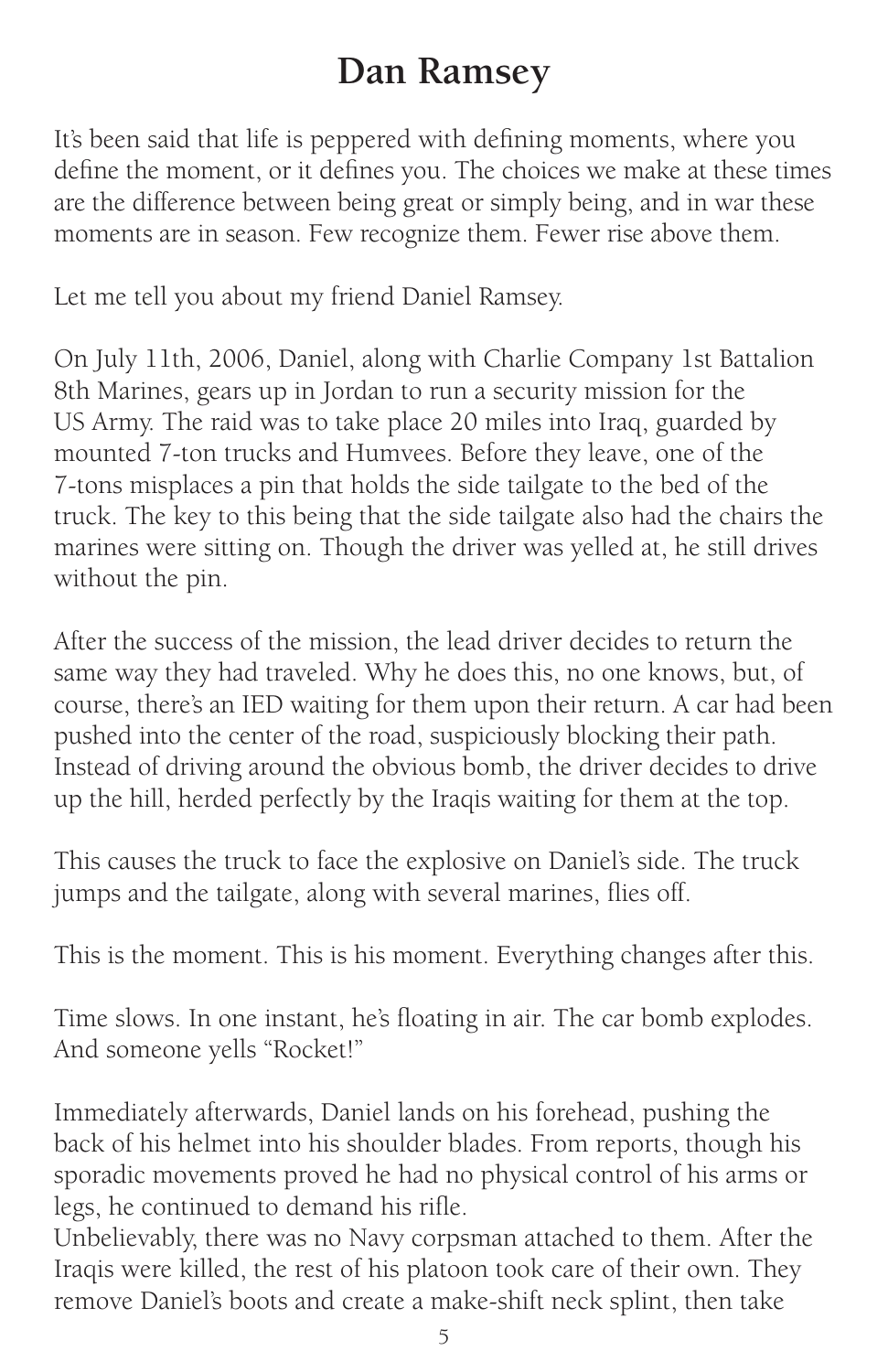the side tailgate and use it as a stretcher until they can get back to their Forward Operating Base.

Two hours after he reaches the FOB, Daniel wakes up to a helicopter landing. And then he blinks, waking up to a hospital with two armed Arabs at the foot of his bed. Panic subsided only after a corpsman enters to explain. He's in a hospital in Lebanon. He has whiplash and will soon be able to return to his platoon.

So they send him to Lebanon to secure its embassy. They were helping evacuate American refugees when he started consistently dropping his weapon. His hands were going numb and his speech was slurring. That's what traumatic brain injury can do, apparently. The doctors at the Lundstahl hospital in Germany said as much when they saw him. He'd also broken 3 vertebrae.

He spent the next year waiting for his discharge papers so that he could return to civilian life. After several surgery's, including fusing his neck only to intentionally rebreak it later (part of the procedure), he was released and retired.

He had his moment. This is how he defined it.

He still has nerve damage. He still sometimes slurs. He is also a hero. After being severely traumatized due to outstanding incompetence, misdiagnosed, and made to linger in a service that wasn't beneficial to either party, Daniel did something incredible.

He is one of the founding members of Hidden Wounds, an organization wrought from tragedy, but defining its own moment. This non-profit helps war veterans suffering from PTSD to get help from legitimate psychologists in the veteran's surrounding area. Hidden Wounds is a testament to the character of its members, and parallels the strength that Daniel has, both physically and mentally.

That's right. Between the 10th and 11th of November, 2011, and after breaking his neck just a few years prior, Daniel ran 100 miles in order to raise awareness for Hidden Wounds. It took him 34 hours. So that's my friend Daniel Ramsey.

And that's how a true warrior defines a moment.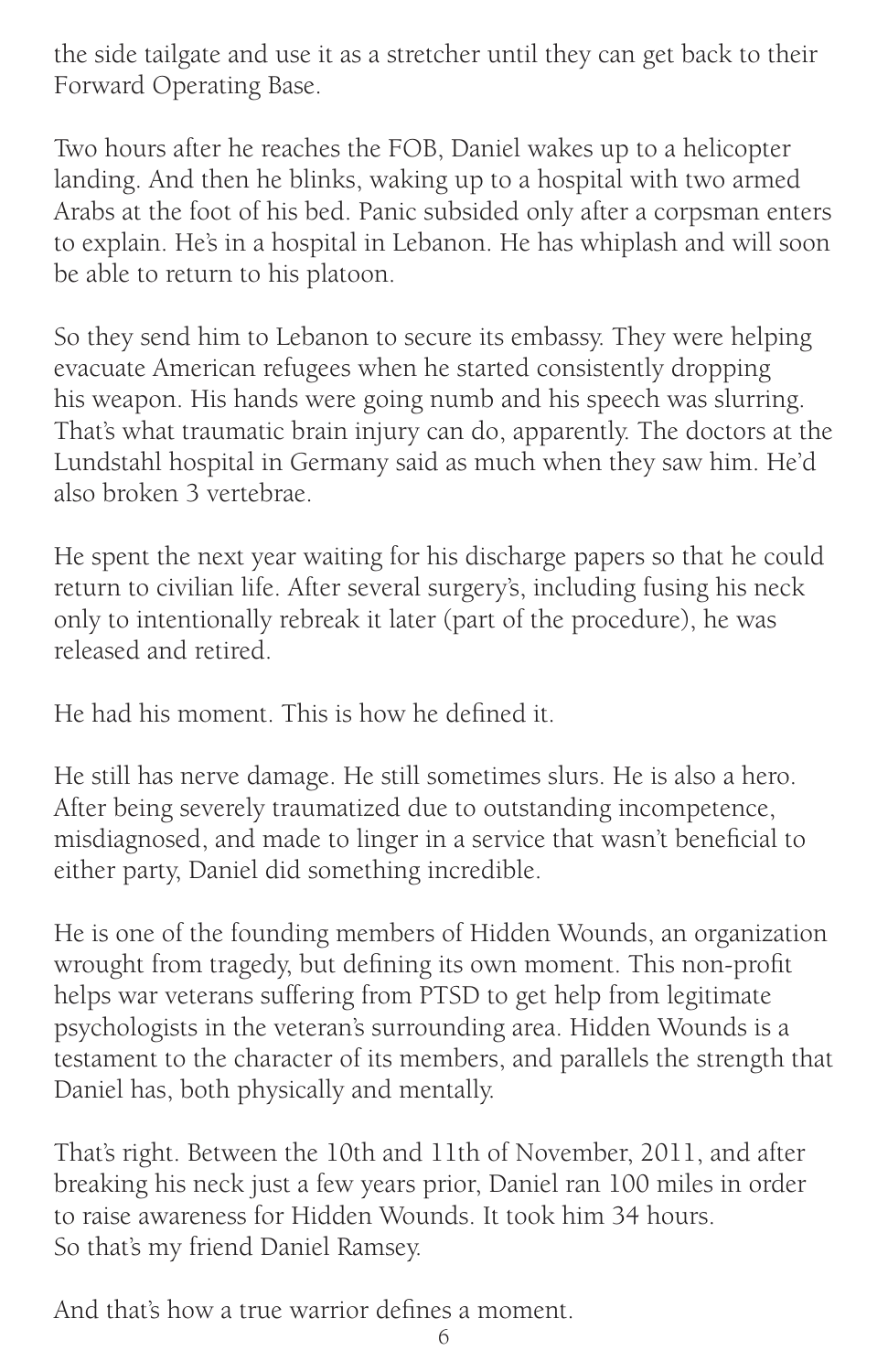### **Deserters Abeche, Chad, 2008 by DAVID AXE**

It started with singing.

I was in my sweltering hovel – I mean, typical Chadian room – at a guest house in Abeche in eastern Chad on Friday evening when I heard the women's voices harmonizing. My photographer Anne bustled over. "Do you hear it? I think it's a wedding."

We hopped the fence, audio recorders in hand, hoping to capture the sound for our radio reports. But the singing had ended. Anne pointed out that, at traditional weddings in some part of Africa, the women greet the bride and groom with a brief song. We'd apparently arrived a moment too late.

When I hear the first pop-pop-pop sound, I figured it was from fireworks at the wedding. But Anne said it was gunfire. Sure enough, the next sound, closer this time, was the deep booda-booda of a machine gun. Something was happening, and coming our way.

What was it? EUFOR, the Chadian army, the U.N. – they all said the same thing, that the three-week-old rebel uprising against corrupt Chadian president Idriss Deby was over, the rebels were back in Sudan, eastern Chad was returning to normal. But this sounded like a rebel attack.

The gunfire was just outside our compound. Red traces arced overhead. I grabbed my still camera and video camera and joined Anne in her room. Then I realized I had forgotten the battery for my video camera. As I raced across the courtyard back to my room, two dark shapes appeared at my side: young men, dressed in camouflage, toting AK-47s. "Ca va?" I asked. What's up?

Now I could see the whites of their eyes. They were scared. One of them was pleading for something, but I couldn't understand his rushed French. He plucked at my clothes. He wanted them.

I don't argue with freaked-out dudes with guns, but I wasn't about to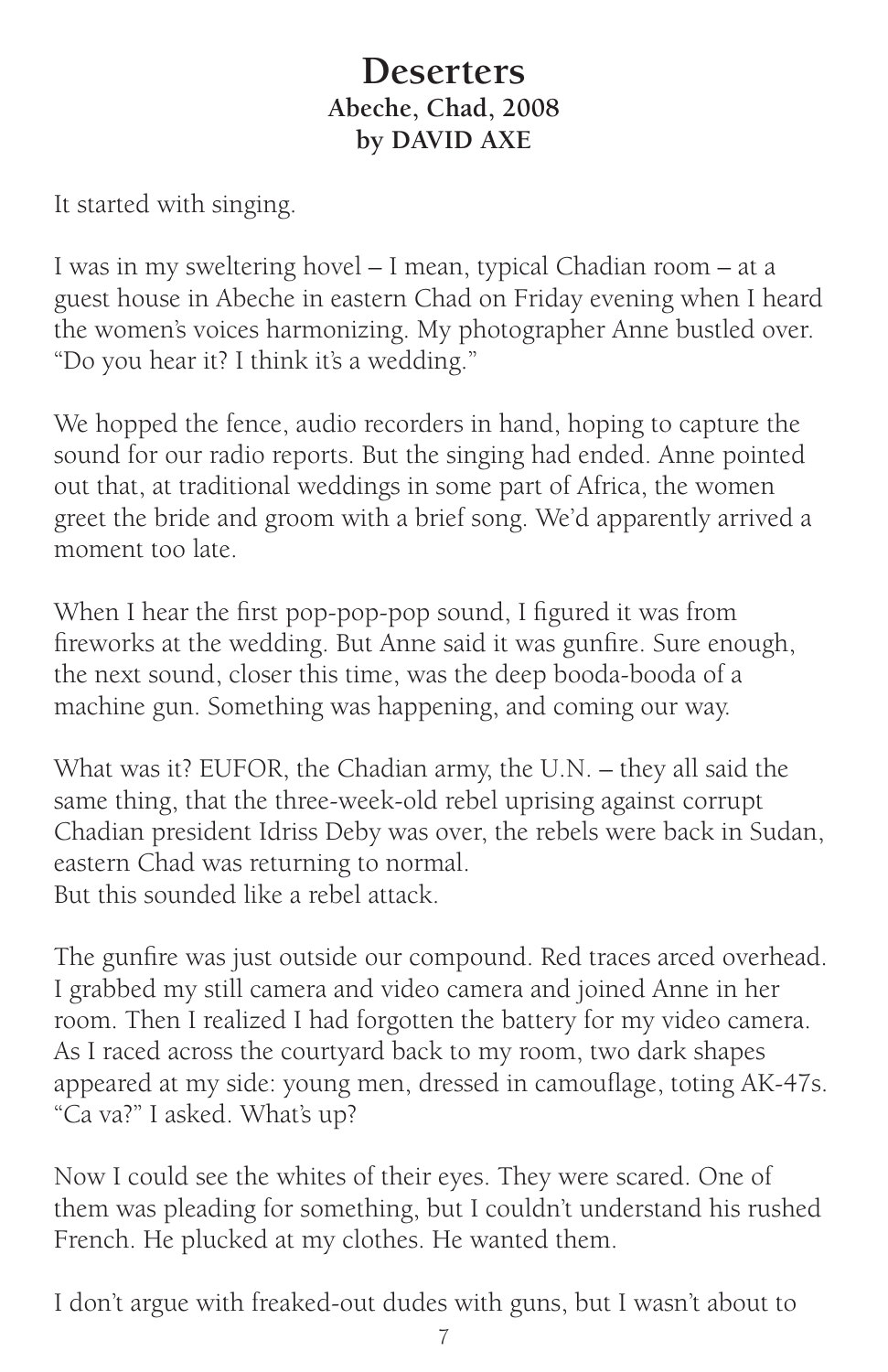strip naked. I led the young men into my room and dug out a shirt and a pair of jeans. I flipped on my camera as the one soldier, breathing hard, tugged off his uniform and pulled on my clothes. They didn't fit – he was as thin as a rail – but he was almost pathetically grateful. It occurred to me that the guy and his friend were army deserters, fleeing the fighting.

I grabbed my battery and hurried back to Anne. I figured the deserters would disappear, find someplace to hide, but one of them pushed inside Anne's room behind me. He was carrying two AK-47s and begged us to let him hide them in Anne's bathroom. We said, "Non." He cradled the weapons and shuffled out.

The sounds of shooting moved down the street. "Come on," I told Anne. I climbed atop a shed and glimpsed soldiers moving in the light of a few streetlamps. But the view was terrible. I needed to be out there. But Anne couldn't take photos in the dark. She didn't want to come. Earlier I had promised her I would never let her out of my sight: I was about to break that promise. I climbed the fence. "Good luck," she said. Later I learned she spent three hours in her room, terrified and worried, as fighting raged around her. It wasn't her worst night ever, but it made the short list.

I moved along a wall towards a broad intersection where I could hear machine guns chattering away. Army trucks – "technicals" with machine guns on their hoods – roared past. Each time one did, I dove behind a bush or a heap of garbage. In Chad, the army is as dangerous as the rebel groups, if not more so, and the last thing I wanted was a run-in with a truckload of power-mad soldiers.

The gunfire picked up. I ducked into a small courtyard and took cover behind a wall. Someone hissed at me. "Tu ne peux pas rester ici." Get out.

"Desole," I said and crawled back onto the street. I cowered there for a moment. Then I saw it: a figure, climbing over the wall of a nearby army compound (I could hear a tank engine rumbling inside). The soldier dropped onto the street and ran towards me. "Ca va?" I said.

His name was Ahmed. He asked me what the Hell I was doing out there. I said I was a journalist and showed him my cameras. He asked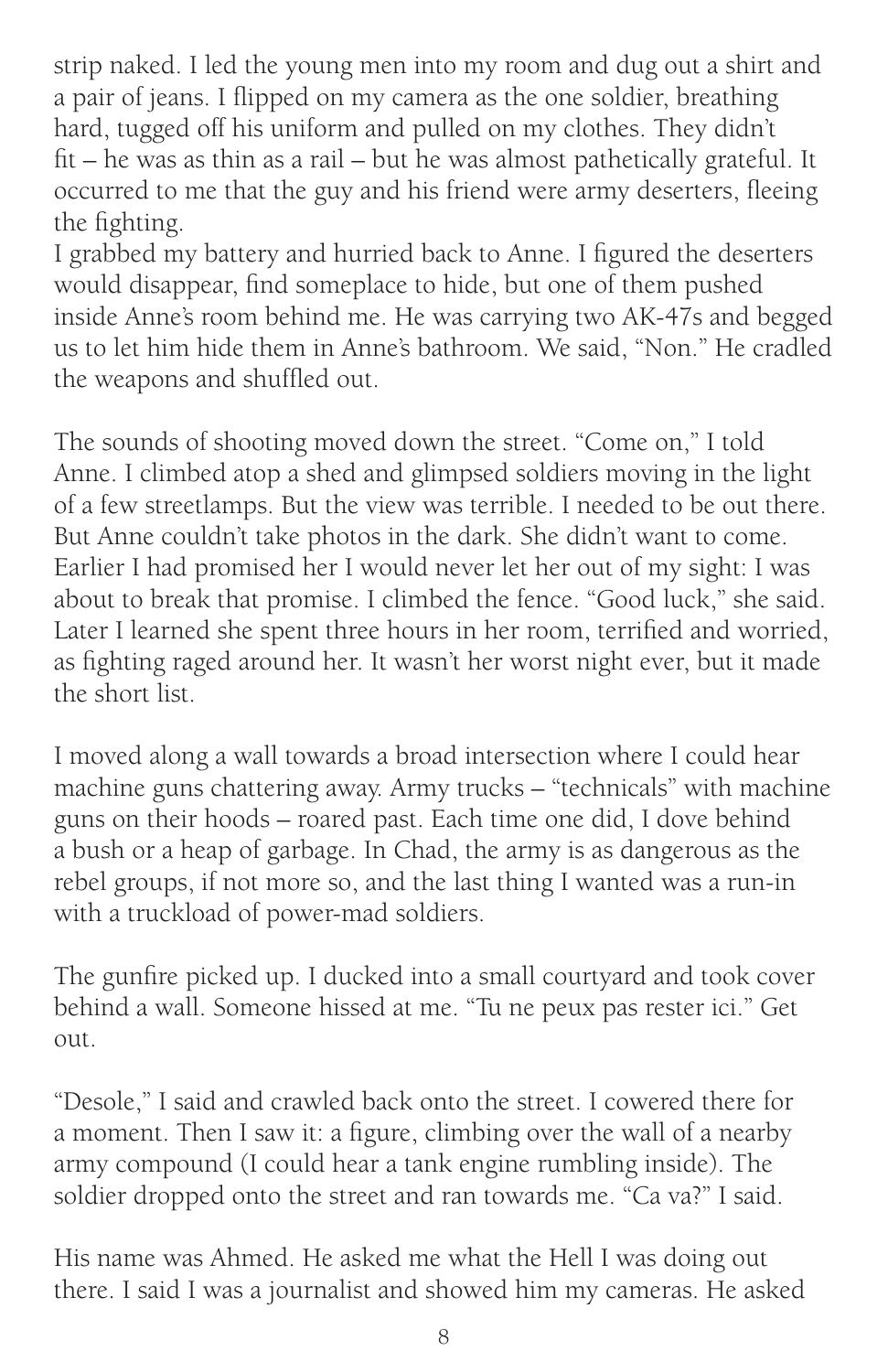where I wanted to go, and I pointed in the direction of the gunfire. He said, "Venez."

We were intercepted by two technicals. A soldier in the first technical demanded to see my press credentials. As I reached for my badge, I mulled running away. There was almost no way an encounter with two technicals was going to end well: at the very least, they would seize my cameras. But another soldier in the back of the truck waved his hand impatiently. "Laissez," he said. Let him go. We have more important things to do.

Sure, but what? We'd seen plenty of shooting and lots of soldiers, but no rebels. The constant gunfire told me that someone was trying to kill someone else, but it wasn't clear who, whom or why. A rebel incursion was the obvious explanation, but if that were the case, why had everyone told me that the rebels were long gone? And how had they gotten all the way into Abeche past EUFOR and the Chadian army?

Ahmed and I ran. We ran so far that I got lost. He said if I bought him a pack of cigarettes, he'd show me the way back to my guesthouse. "Cigarettes? Mais, il est nuit." Dude, it's the middle of the night.

So I gave him two bucks instead so he could buy his own smokes tomorrow. He said he would show me a back way to the guesthouse. As we picked our way through narrow, garbage-strewn alleys, we came across two more soldiers – one of them no more than 12 years old. The kid had a hacking smoker's cough. It was clear to me now that these three were deserters, just like the two men in my guesthouse. Every time an army patrol sauntered past, my "friends" hid in the shadows. During one close call, we hurled ourselves into a festering garbage dump. Perhaps figuring that a few turds wouldn't make the place stink any worse, Ahmed and the older of the other two soldiers dropped their pants and defecated prodigiously.

We'd been moving, hiding, moving for more than an hour. I'd managed to record much of my conversation with Ahmed and take video of a young man, dressed in a mix of army fatigues and civilian clothes, bleeding and dying on the road. The stories were good, and worth the risk, but I guess I pushed too hard. When a pair of motorcycles zipped past, catching us in their headlights, Ahmed became suspicious. He asked why the motorcyclists would be looking for us. They weren't,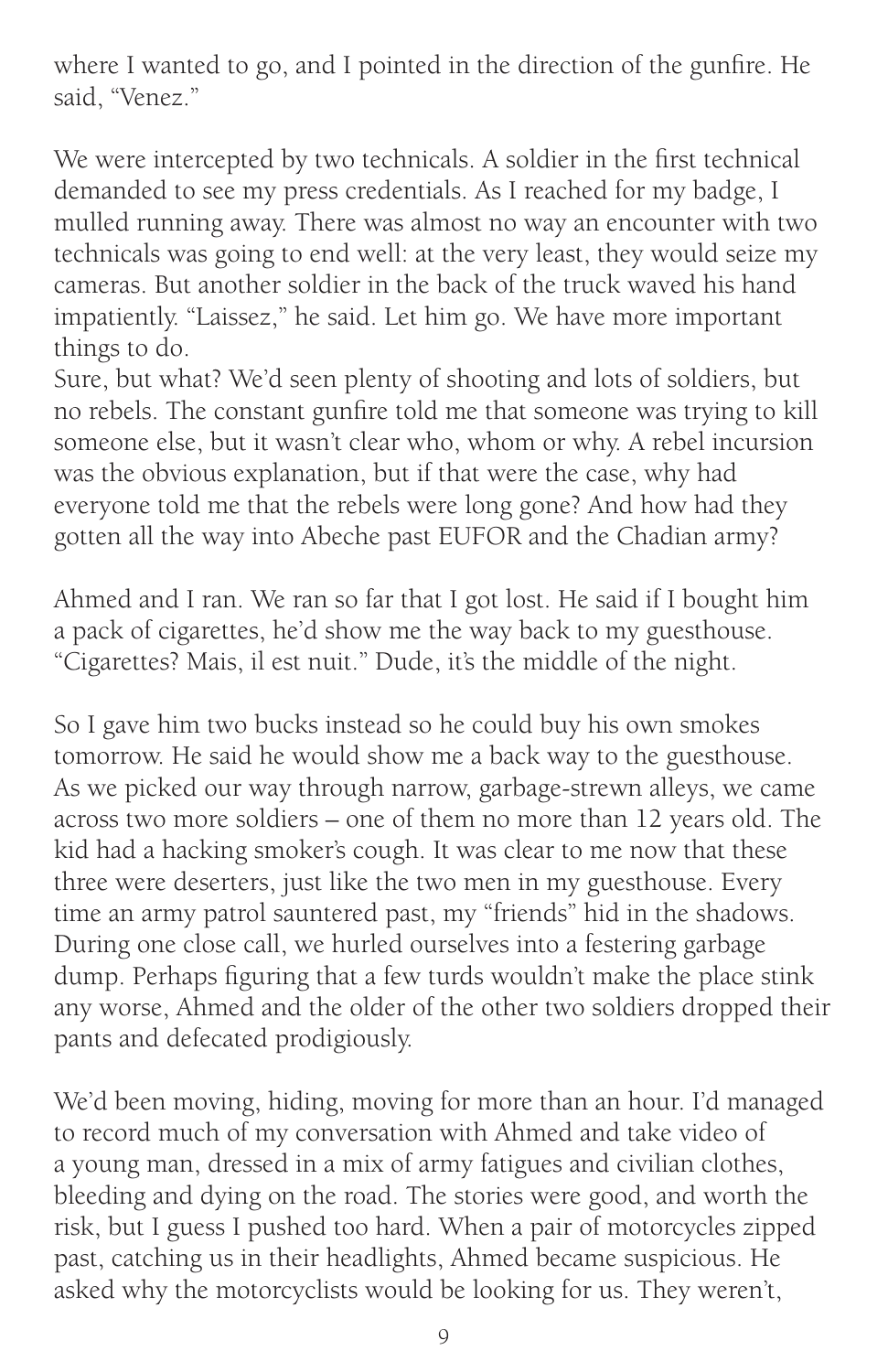of course, but to the mind of a deserter, everyone is a potential narc. Ahmed said that somehow I had attracted the motorcycles.

Ahmed explained that they were traitors – no kidding – and that if I told anyone about them, "it would be bad."

That's when the three deserters surrounded me and began searching my pockets. Ahmed drew the biggest blade on my pocket knife. Another deserter tinkered with my beloved Nokia N95. I was about to get robbed, or maybe worse. But the foreplay lasted the better part of an hour. Every time I tried to edge away, the soldiers corralled me, accusing, threatening. It was very very dark out.

Things were only getting worse. I took back my Nokia on the pretense of showing them some of its many wonderful features. When a car drove past, the deserters hustled into the shadows. I sprinted in the opposite direction, my cameras shoved in my pants. I ran. I navigated alleyways randomly until I hit a dead end. When I turned, Ahmed was running behind me with my knife in his hand. He ordered me to stop. I explained that I was just trying to avoid the car.

He didn't buy it. He approached.

So this was it. I was about to get stabbed by a 20-something Chadian deserter in a dirty courtyard in some place called Abeche. At least that's what I'm thinking now, as I recall last night, but at the moment I never thought past the moment, and never considered the consequences of not escaping, even though flight was my solitary goal. It's not too melodramatic to say that I was about to die. I knew it. I just didn't feel it. I felt only the animal drive to flee.

I saw a light playing on a wall some ways down the road. Figuring that any other random group of Chadians was better than the one I was already with, I dashed past Ahmed. Approaching this other group, I began making loud dumb noises, calling out, "Ca va?" and laughing like I was some confused tourist, which deep down I guess I am. They were soldiers, and not deserters. They were older than Ahmed and his buddies. I told them I'd gotten turned around and asked how to get to the guesthouse. They said they weren't sure but pointed in the general direction. I said thanks and ran.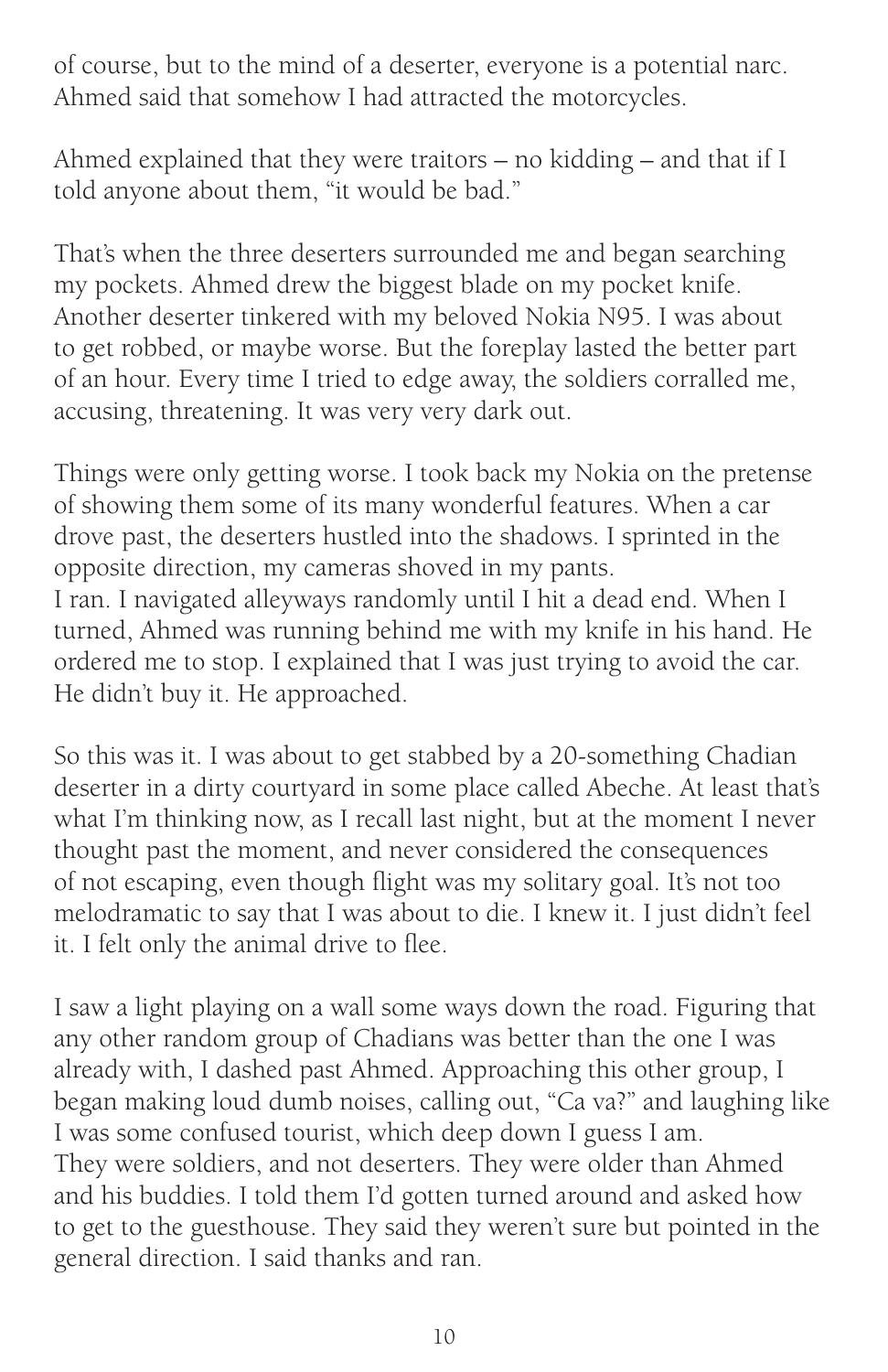Another group of soldiers. It seemed they were out looking for bodies, but I can't be sure. Again I asked about the guesthouse. They knew the street and offered to take me there – for \$12. Why 12 and not 13 or 15 or 100, I'll never know. I gladly paid up.

We found the street. We heard voices. We poked our heads over a short wall to ask them for directions … and the two young men inside recognized me. They had seen me at the guesthouse, which was next door, it turned out. They escorted me the short way home, and I offered some cash. One declined. The other accepted.

I hugged Anne. She was relieved, and angry. She had decided I was either dead or arrested. She told me to take a cold shower. I did. I thought I would vomit. I didn't.

Two Chadian soldiers wandered onto the guesthouse compound, apparently looking to hide out until the fighting was over. Anne gave them water and made friends. I made sure she locked the door. All night, I lay awake on my bedroll on the floor, sweating from the intense heat and clammy from the after-effects of two hours on the edge. I listened to the soldiers trying to break into the vacant room next to ours, looking for loot or shelter, I don't know.

In the morning everyone rolled their eyes and shrugged like last night was no big thing. "Welcome to Chad," more than one person said. As we headed out for a scheduled lunchtime interview with EUFOR, the young soldier I had given my jeans to walked up with his father and asked for his uniform back. The guesthouse proprietor made him promise to return my jeans first, which he did. In the daylight I could see that the kid couldn't have been older than 13, and that made me want to cry.

At EUFOR, over a delicious lunch of tuna salad and casserole, some kind of dreadful feeling surged from deep inside my stomach. It was all of last night catching up to me, I guess. I thought I might pass out. I took a bite of tuna. I sipped coffee. I listened to the polite conversation at the other end of the table. I thought hard about nothing, and I absolutely did not resolve to change.

The colonel at the EUFOR base told us that all the fighting was a huge misunderstanding. Chadian soldiers had captured some rebel trucks and were bringing them into Abeche when the city's garrison opened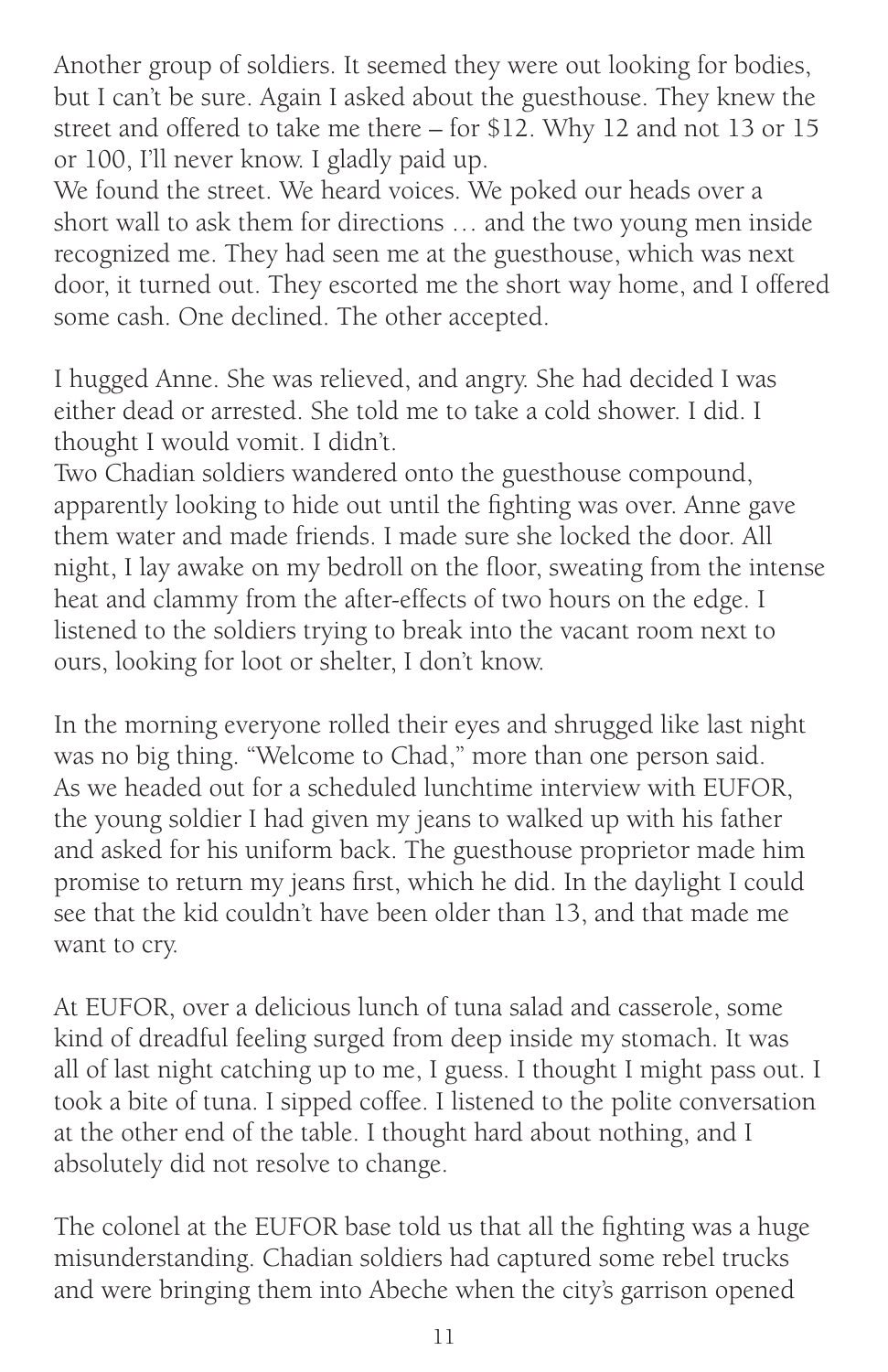fire. For two hours Chadian soldiers chased each other around town while the youngest troops stripped off their uniforms, hid their weapons and ran. At least one person died – and for what?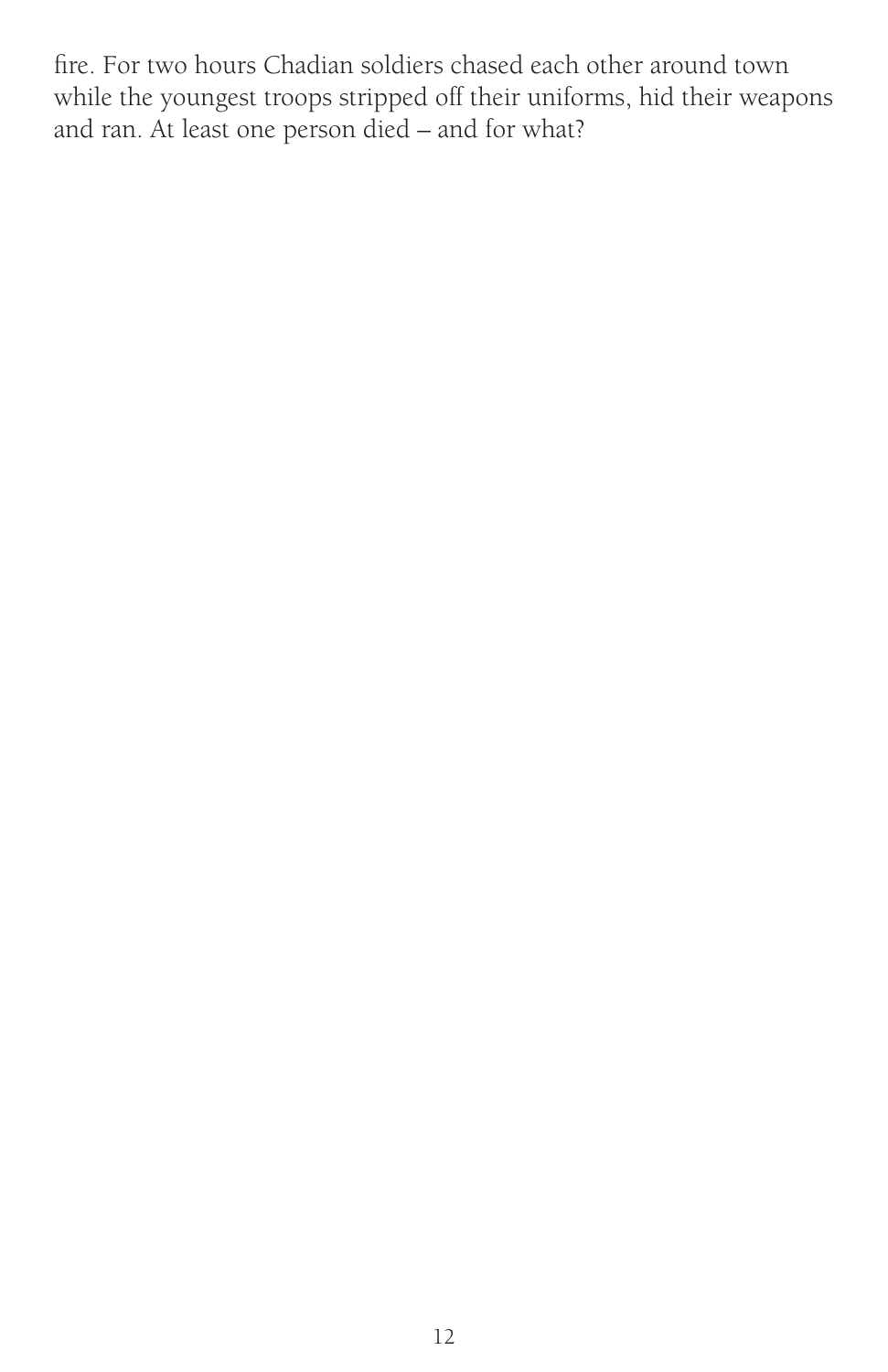# **Dennis John Norgaard**

I started my career in the army in February 1969 when I was 18 years old. I enlisted about two months before I was going to get drafted. I took my Basic Training in Fort Ord, California, and then was trained as cannoneer for the 105 and 155 pallisers at Fort Sill, Oklahoma. I got out of there in June 1969 and spent one month of leave at home in Harlan, Iowa, before I left for Vietnam from Oakland, California. There was a lot of dissent toward the Vietnam War in the country at that time. I remember people being lined up behind the fence and throwing cans and chanting anti-war rhetoric at us while we were waiting to leave. As we were getting on the plane, the returning soldiers coming off said to us, "You poor suckers. You're going to be over there burning shit. You don't know what you're getting into."

I got into Vietnam after a 24-hour flight and went to Ben Wah, which is in the southern part of the country. I spent a day or two there before I was shipped to small firebase, LZ Professional, in the Central Highlands. I got on the firebase, and it was probably about the size of a football field. I spent about three or four days there. I thought I was going to be assigned to a cannoneer job when I got there but instead got picked to go with the forward observer unit. I carried a radio and was attached to Company B, 46th Infantry (1-46), 196th Light Infantry Brigade. There were four companies there, and we all took turns going off the firebase for 20 to 30 days at a time on search and patrol missions. As a radiotelephone operator, my job was basically to call in and direct artillery fire for the infantry company, and at night I would set defensive targets around the perimeter where we slept.

The jungle was a really harsh environment. The terrain was triple canopy jungle and always really hard to see. If you got more than four feet away from the guy ahead of you, you were usually lost. We didn't have GPS--we used compasses--so usually two or three times during the day I would have to shoot white phosphorous rounds a couple hundred meters in the air to figure out where we were. We only had old French maps, and the jungle was so thick it completely threw off any sense of direction. The temperature would get to around 110 or 115 degrees in the summertime with high humidity, and then there would be monsoons when the temperature would drop to 55 or 60 degrees with as much as two feet of rain in 24 hours.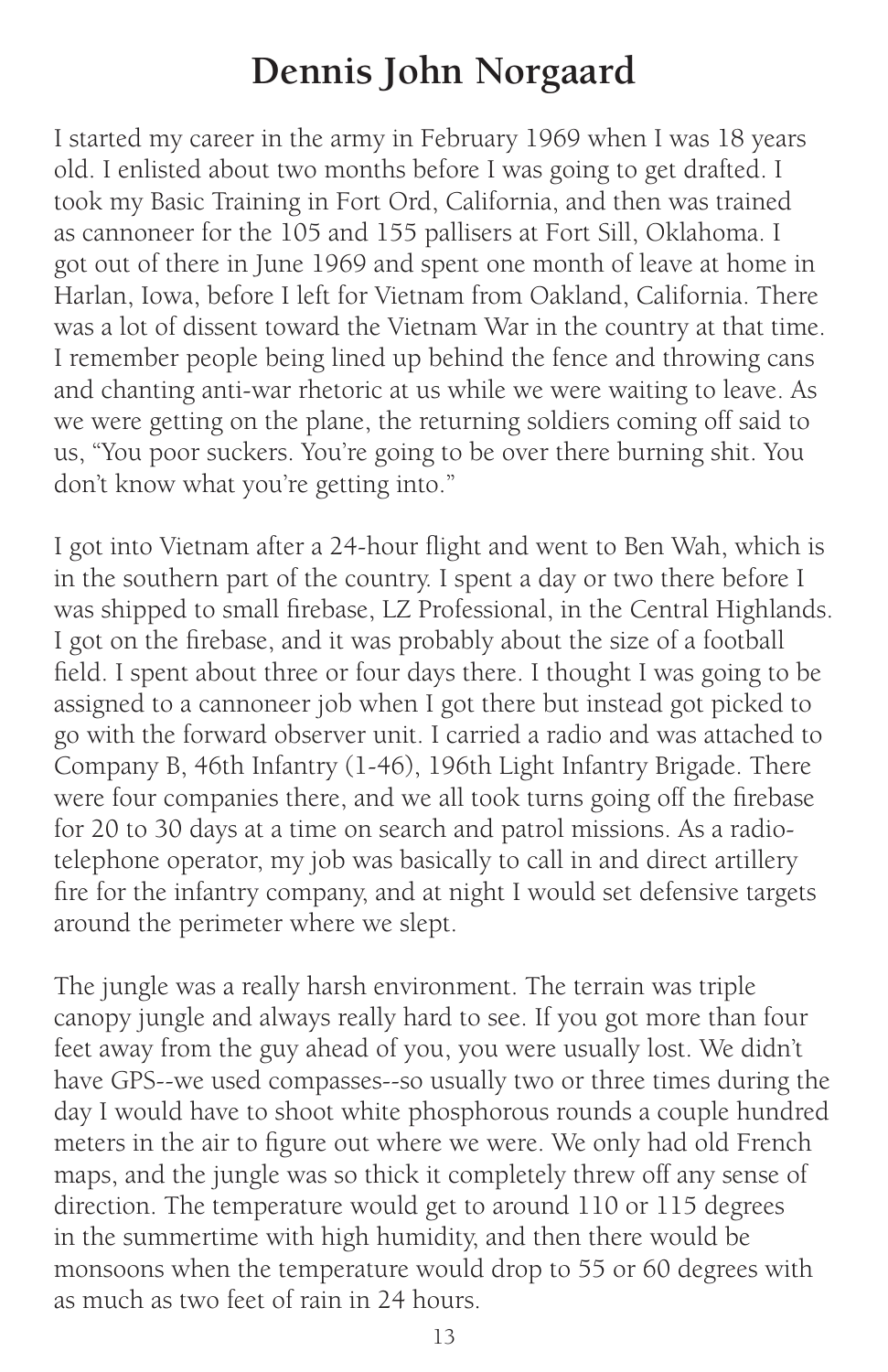We walked for 8 to 10 hours a day, but never more than 8 or 10 kilometers a day because of the terrain. We usually went about 100 yards an hour, cutting a path with a machete because trails meant booby traps. Our bodies really got a beating from the moisture, and our feet and clothes rarely got dry. During monsoon season, I could see the small bones in the top of my feet from where the skin had just rotted off of them. It was pretty common to eat penicillin all the time to prevent infection from jungle rot or cuts from elephant grass or whatever else you came across.

Pretty much the only people that lived out there were the "mountain yard" or Hmong people, who were usually pretty friendly to American soldiers. I remember the first time being out, just stopping and hearing the buzz of mosquitoes and watching the land leeches crawl toward us. They were all out to eat you. Everything out there was. There were tigers, bears, cobras, pythons, banana snakes, bamboo vipers, and lots of monkeys and deer.

The sounds at night were just unreal when everything was quiet. When a tiger would roar or a monkey would scream, it would send shivers up your spine. Sometimes at night you could see really well, but other times you couldn't see your hand in front of your face it was so dark. You couldn't ever get a lot of sleep. We would usually hump about 10 hours a day, then get about two hours of sleep, then two or three hours of guard or radio watch, then two hours of sleep, and then it was radio watch or guard duty again and then you were up again for another 10 hour hump. You only got between two to four hours of sleep at night at most, and it usually wasn't good sleep. If you had a firefight at night it was pure chaos because it was so dark.

My first day out in the jungle, I remember we got into some fire. I watched M-16 machine guns cut a couple of Viet Cong down with stomach and head shots, and I saw what bullets really do to the human body. And there were a lot of booby traps. I always seemed to be lucky wherever I went, either ahead or behind the traps. One kind, a punji pit, was a covered pit with sharpened bamboo sticks that they usually urinated or defecated on so that when they punctured skin you were instantly infected. I watched two guys about five feet behind me hit one. They were screaming when we pulled them off. It definitely wasn't pleasant.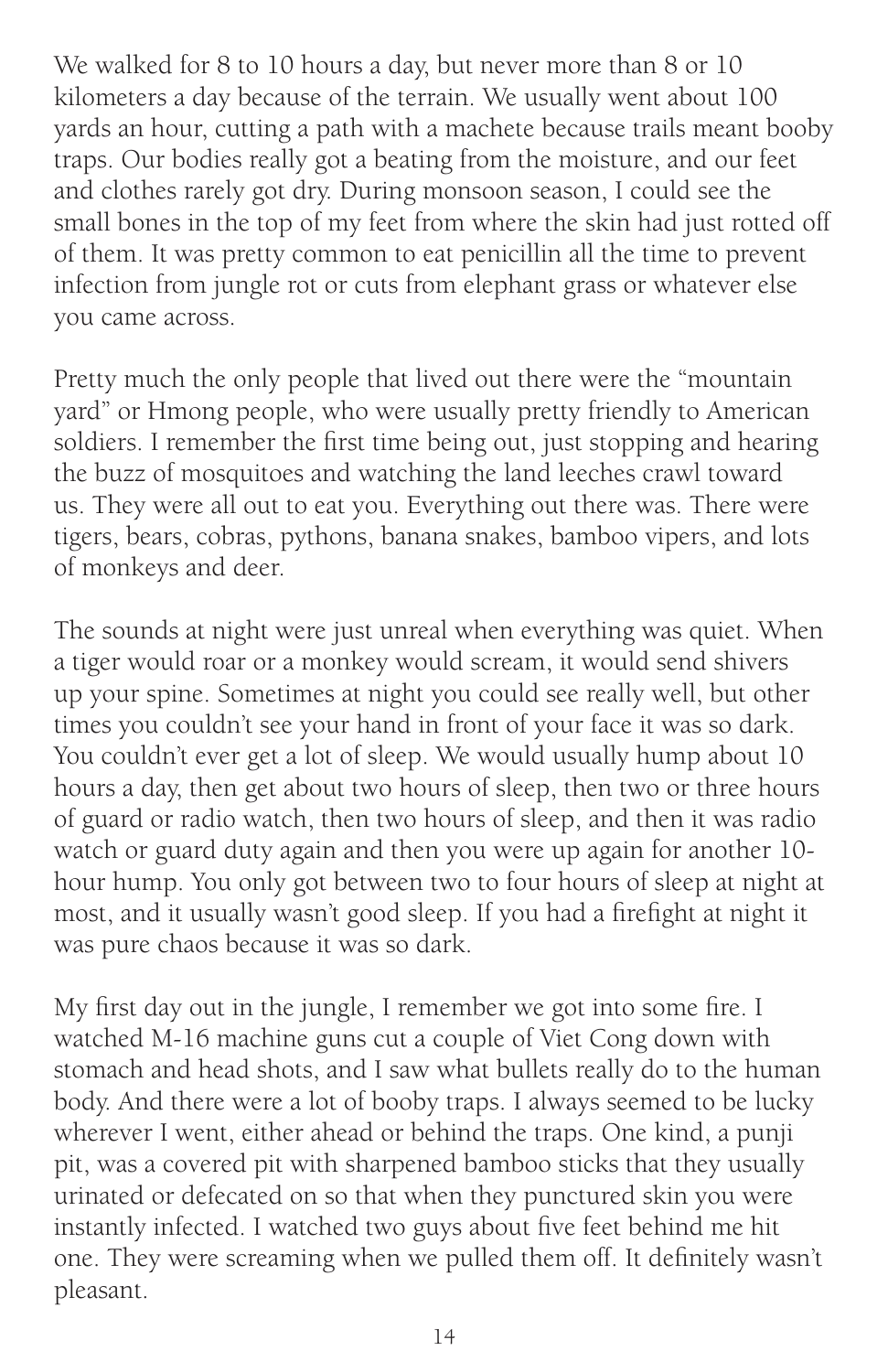There were also a lot of hand grenade injuries. They would detonate a hand grenade that we left behind or some kind of a mortar round. One time two guys ahead of me stepped on a 105 round, which was about a 150-pound round. When we got up to them, all that was left of them was enough to put them in a sandwich-sized Ziploc bag. It just kind of vaporized them. There was a lot of sniper fire and small fire fights that would usually last from 10 to 30 minutes. Chopper pilots were always nearby. They dealt in tight spots, places you just couldn't believe. Those guys were something, and they saved a lot of lives.

During one mission, we were operating out of the lower A Shau Valley, south of where Khe Sahn had been fought about a year or so earlier. There were a lot of old trucks and old ordinance, but the jungle had already started to reclaim the land. As part of the forward observer unit, two of us would be sent off into the jungle with binoculars and a radio to see if we could set up targets or find any movement. A lieutenant and I had been sitting for an hour or two, glassing an open spot by a trail through the jungle. It was daytime, but in triple-layer canopy jungle, where the light seldom hits the ground, it was hard to tell.

I remember seeing hundreds and hundreds of North Vietnamese regulars that were going up this trail-- women, men, everybody- just a lot of traffic. They were hauling a lot of ordinance, and after a hundred or so of them went by, I spotted a guy with blond hair. He was about my size, 6'3" or 6'4" and in fairly good shape; a lot bigger than the Vietnamese regulars. He had on an old set of fatigues that looked like they were kind of battered from extensive jungle use. They had his hands tethered behind his back with a leather piece of rope and a leather strap tied around his neck, and they were leading him up the trail.

He was apparently a prisoner of war, and I imagine they were taking him up North into the hills somewhere or to a P.O.W. camp. Getting caught by those guys definitely wasn't good. They were masters of torture. I only got a glimpse of him for about 20 or 30 yards through the jungle canopy in the clearing where they were going up the trail, but I sure felt sorry for him. I remember asking the lieutenant if I could call in some artillery fire to try to disrupt the flow of the North Vietnamese and give this guy a chance, but they wouldn't let us do any fire and said were just there to observe. I can still remember the sight of him going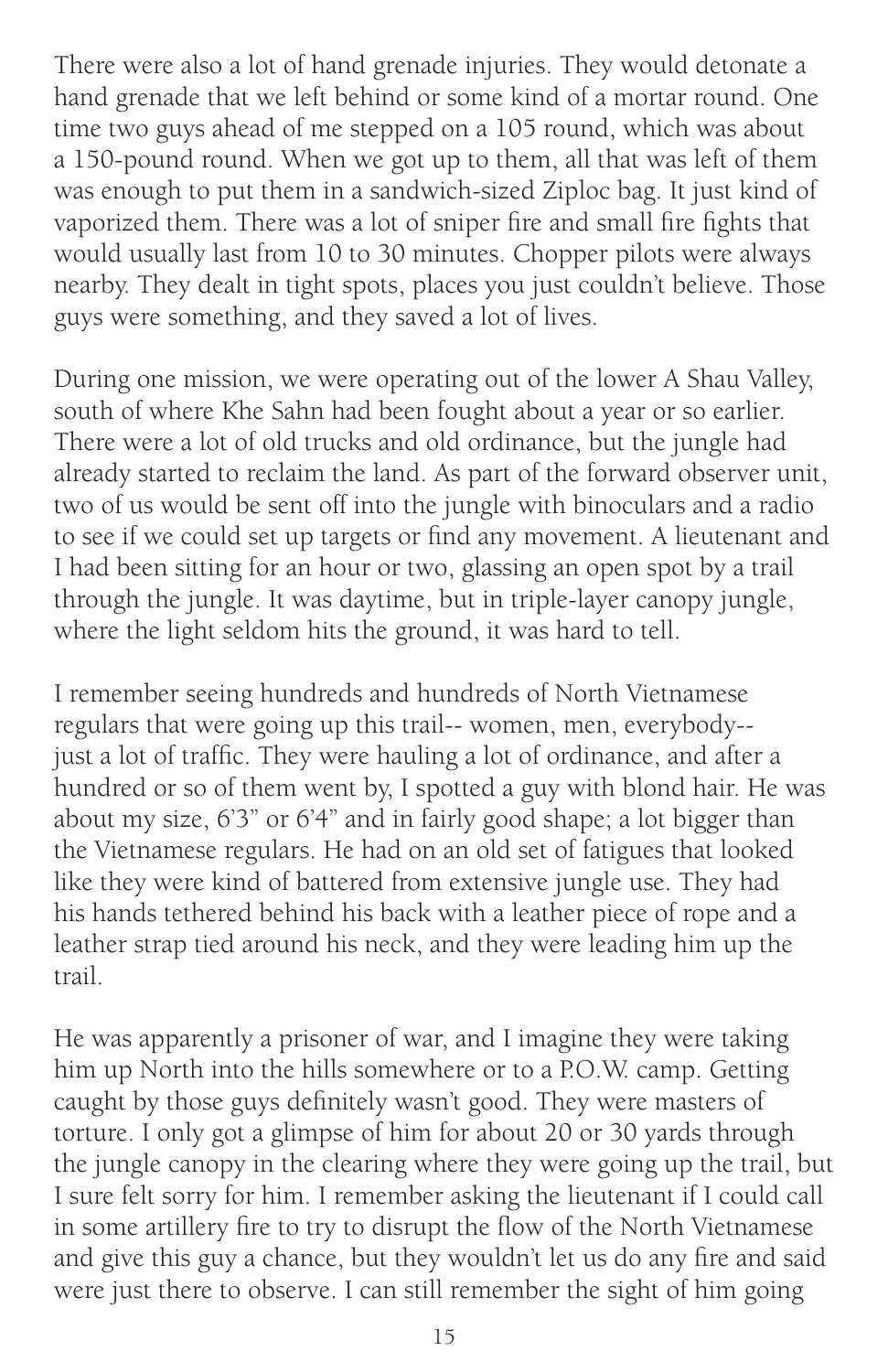up the trail. He just looked hopeless with the tether around his neck and his hands behind his back. I always wonder if he lived or died or whatever happened to him.

After seven months of humping in the jungle, I was transferred to LZ Mary Ann, a firebase on top of a hill in the middle of the jungle. I was there for roughly seven months working in a firebase command. We had our little skirmishes on the fire base--there was always something trying to come through the wire at night or somebody trying to breach the security--but it was definitely better than being out in the jungle. It wasn't great, but it was better.

I left that firebase in September 1970. The tour of duty was 12 months, but I extended for two months and got a five-month early out, which meant when we got back to the States I got to go right home. When I got home I couldn't wait to get the uniform off. There was a still a lot of anti-war dissent, and it wasn't a popular time to be a soldier. I told my mother burn that thing when I got done taking it off. I didn't want to see it again.

A few months after I got back, I remember reading in the newspaper about LZ Mary Ann being overrun by Viet Cong sappers that killed 30 American soldiers and wounded many more. I guess my timing was good or I might have still been there and been one of them. I was just really lucky. After I got home I stayed in a state of drunken or druginduced stupor for probably too long. I was trying to forget all the bad things about the jungle. There are sounds and smells that you never forget--some of it stays with you a lifetime. I know my dad, who fought in World War II, still has memories about things too and talks about it in his sleep. Certain sounds and smells sometimes still trigger that stuff. The mind doesn't forget things like that. It's always stored up there and sometimes it comes back when it shouldn't.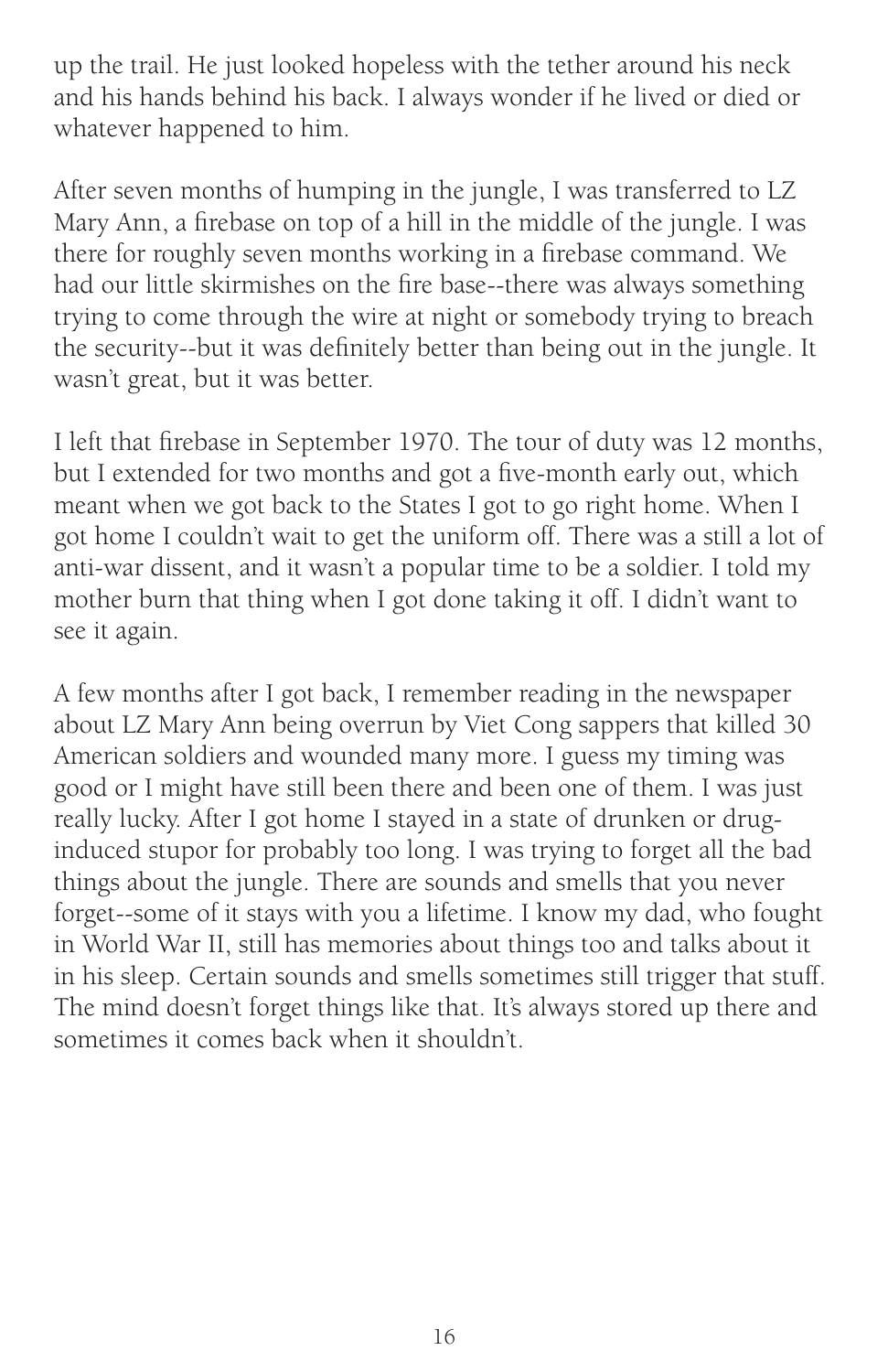# **Jason Greene**

I will never get to tell my grandkids about large battles that I participated in. There are no awe inspiring names like Normandy, Iwo Jima, Hue City, or Tarawa that stir or instill great patriotic or other kinds of emotion, sentiments that invoke an incredulous sense of "you were there" in anyone who may hear them. Truthfully, few if any, historians will spend their careers accumulating and collecting evidence to prove or disprove this or that sequence of events for the one year I spent in Iraq.

I served in two Infantry units in two branches of the United States military: Weapons Company 2nd Battalion 2nd Marine Regiment CAAT platoon from 1997-2001 and Headquarters, Headquarters Company 1st Battalion 41st Infantry Regiment Sniper section of the Scout Platoon from 2004-2007. Seven years total service. Now, four years removed from the military, the events are very clear in my mind though the lessons they offer, if any at all, are somewhat cloudy.

On April 2, 2005 I was in a HMMV that was hit by a rocket propelled grenade. It wasn't a solid hit. The rocket went through the metal sides of the machine gun turret. I was in the back seat, behind the driver, so it passed about eight or ten inches over my head and about four or five inches away from the gunner's chest. That day stands out in my head, it left an impression. On that Saturday afternoon there were three Americans wounded, my hearing was drastically affected, fortunately only temporarily, one Iraqi civilian was seriously wounded and two Iraqi civilians, a man and a woman, were killed. And I can remember all too clearly the events that led up to that.

For the previous six months we went on sniper missions almost every day. This usually meant observing a mosque, a market, or a section of a road that saw an increase in IED activity. Most all of the time we watched the same areas over and over again so this meant we utilized the same sniper positions almost day in and day out. On the first day of sniper school a potential sniper is taught to never occupy the same position twice. So tactically this was stupid. And on that April afternoon we were looking for other positions. I was happy about this.

I was happy to be doing something that I thought made sense. Before the rocket we were scouting around for alternative firing locations,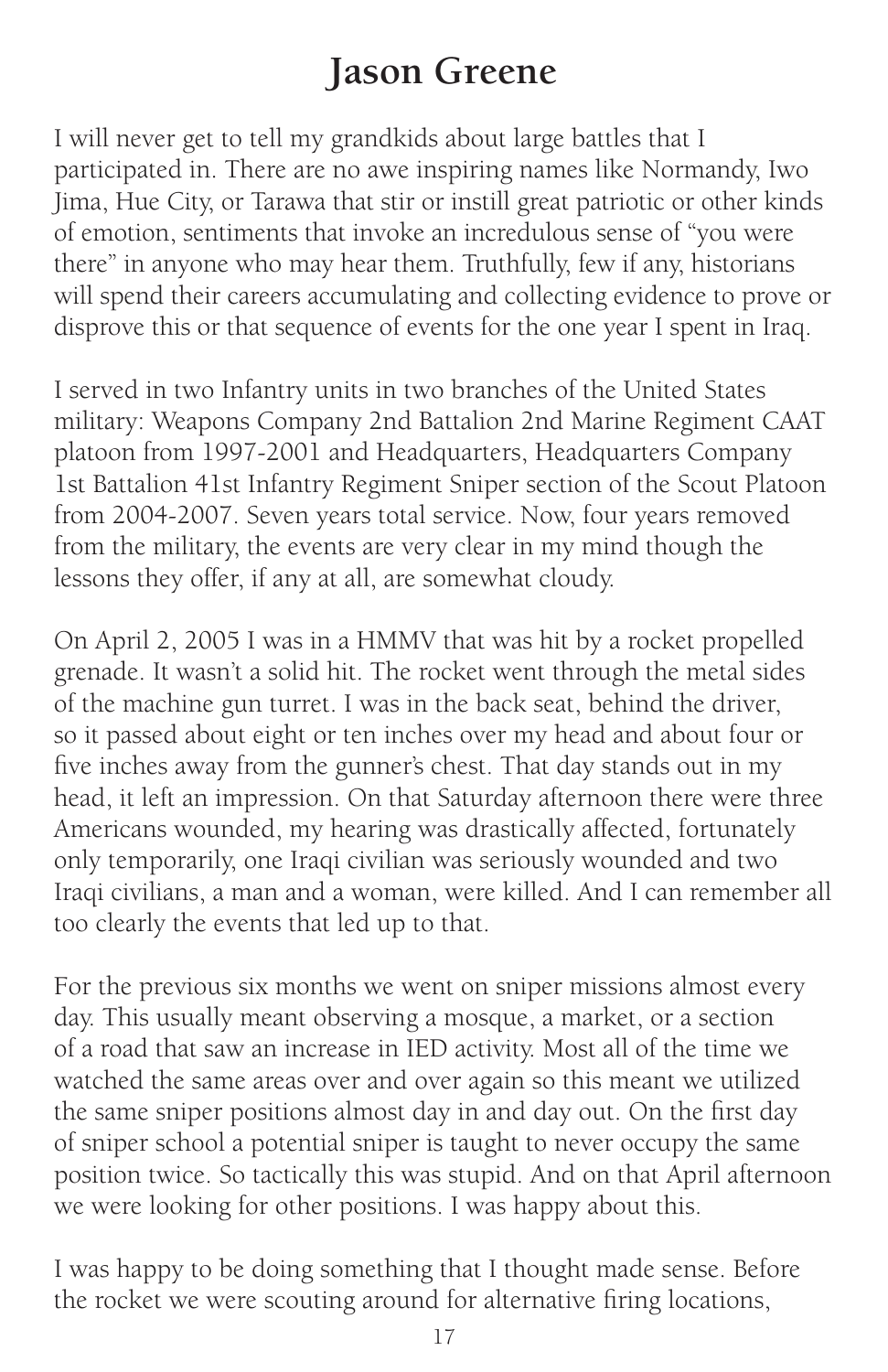searching cars, and someone found an IED about a hundred meters from where the HMMV was parked. We cleared the area and called EOD. So we were waiting for them to blow this IED when, in the span of a few seconds, the world that I could see exploded with dust and smoke. For the first five or so seconds it was completely quiet in the truck. My ears were ringing and I felt as though I had been punched in the face but I could hear the screaming from civilians. The gunner was shaking and repeating, "fuck fuck."

The M240 in the turret was no longer a functioning weapon but a twisted assembly of metal and springs. I looked at him, his face was bleeding. I grabbed his pant leg while he was standing in the turret, looked into his bloody face and told him he would be ok. My team leader and the HMMV he was in and another HMMV were a few blocks from us. So it was my HMMV and another. I grabbed the radio handset and screamed to anyone who may have been listening, "we just got hit by a fucking rocket."

The world was muffled and indecipherable. I couldn't hear shit. The HMMV parked behind us and the soldiers outside of it opened fire killing a man and a woman who I assume was his wife. Later on that night, around dusk, after we returned to the FOB, we were called together, the participants in that day's activities were congratulated on our aggressiveness and our conduct under fire.

Before that I had been involved in several IED attacks to include those that twisted and warped my truck on our way back from an extraction where we watched a market for sixteen hours. There was one firefight that lasted for the better part of an afternoon on October 2, 2004. By May I was terrified every time I chambered a round to leave the FOB and I was frustrated that we seemed to be reacting to threats instead of being more proactive in our tactical posture.

From this one event, this period that lasted about ten to fifteen seconds from beginning to end, I learned fear, and afterwards it was there like a conditioned response. Even after the passage of six years I can recall what that series of events in that hot, shit- filled street instilled in me.

In Cormac McCarthy's Blood Meridian one of the members of Glanton's paramilitary force says, "The good book says that he that lives by the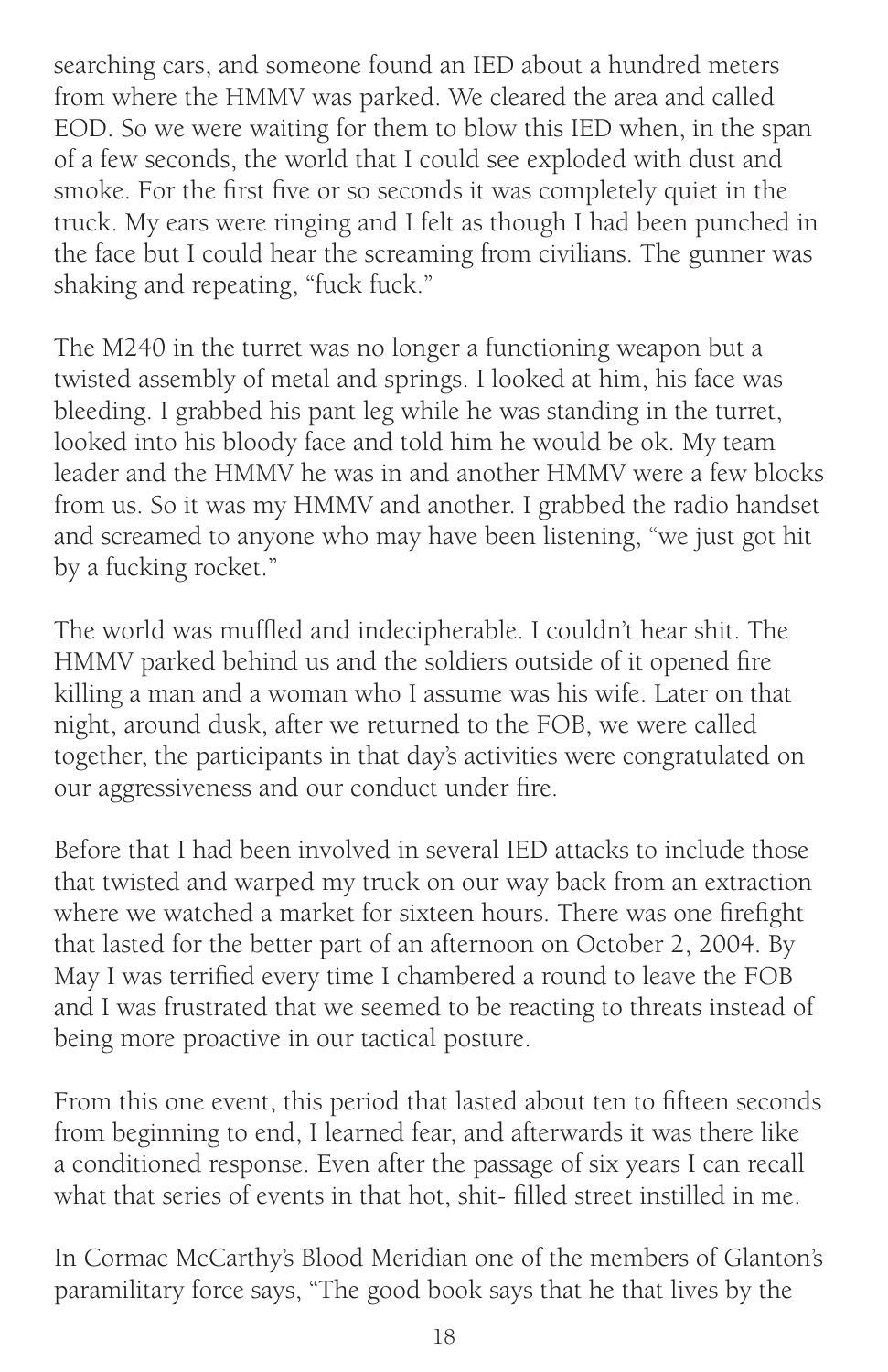sword shall perish by the sword." Judge Holden replies, "What right man would have it any other way?" He further states, "It makes no difference what men think of war. War endures. As well ask men what they think of stone. War was always here. Before man was, war waited for him. The ultimate trade awaiting its ultimate practitioner. That is the way it was and will be. That way and not some other."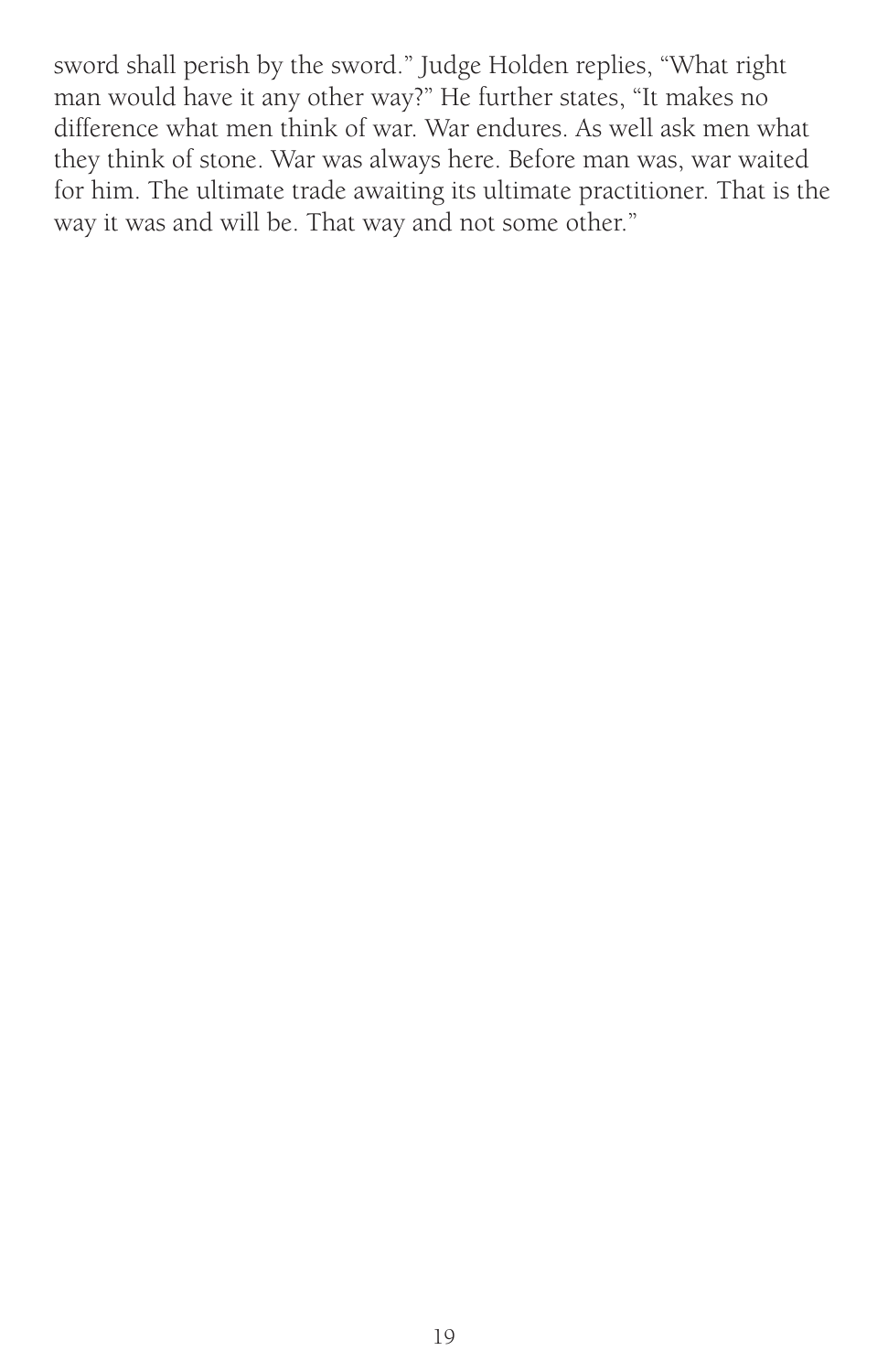# **JT Fowler**

"Whoever appeals to the law against his fellow man is either a fool or a coward. Whoever cannot take care of himself without that law is both. For a wounded man shall say to his assailant, 'If I live, I will kill you. If I die, you are forgiven.' Such is the rule of honor."

-Lamb of God

I was with 2nd Bn 7th Marines' Mobile Assault Platoon (or MAP). We were supporting Echo company, who was doing a cordon and search operation in the farming community south of Fallujah called Al Ziadon. MAP 1A's job was to block a bridge to allow Echo to sweep the area and disrupt or interdict any insurgency operating inside. We had moved into our position the night of the 24th and I had stayed awake, walking the lines from truck to truck to make sure all my boys were keeping vigilant. As the sun came up and I was just getting to sleep, a call came from Echo 2 that they were under fire from some high ground to their south and that one "urgent" CASEVAC request was sent. CASEVAC meant someone had been shot. So, as the acting Quick Reaction Force, we were dispatched with barely tamed urgency.

We left all the spike strips and C-wire for MAP 1B, who would be taking over our position. They were taken care of. So we ran. Toward our fallen comrades. Toward not friends, but brothers. Since I was the section leader I always put myself in the first truck.

The Suicide Truck.

One kilometer to the south, our turn on the road and our turn of fate became one and the same. I couldn't see exactly what was around the bend as there was a line of shops with garage style doors blocking my view. As we rounded the corner, we almost hit a black sedan which swerved erratically to our left. I jumped out of the front passenger seat to assess the situation. I made it to the front quarter panel and was confronted with my moment. I was confronted by The Enemy, 4 Al Qaeda, dressed in casual Iraqi clothes; their holy war garb. As one of them in the back seat nearest me frantically tried to reload, he looked up. I saw the fear in his eyes. The wild panic we all feel when our mortality is tested. And he saw the blood in mine. The sweet nectar of justification, just seconds away. The driver hit the gas and sped past us. I button hooked right and brought my rifle up, firing while walking towards the fleeing car. I put the clear tip of the front sight post of my rifle inside the circle of the rear sight aperture both vertically and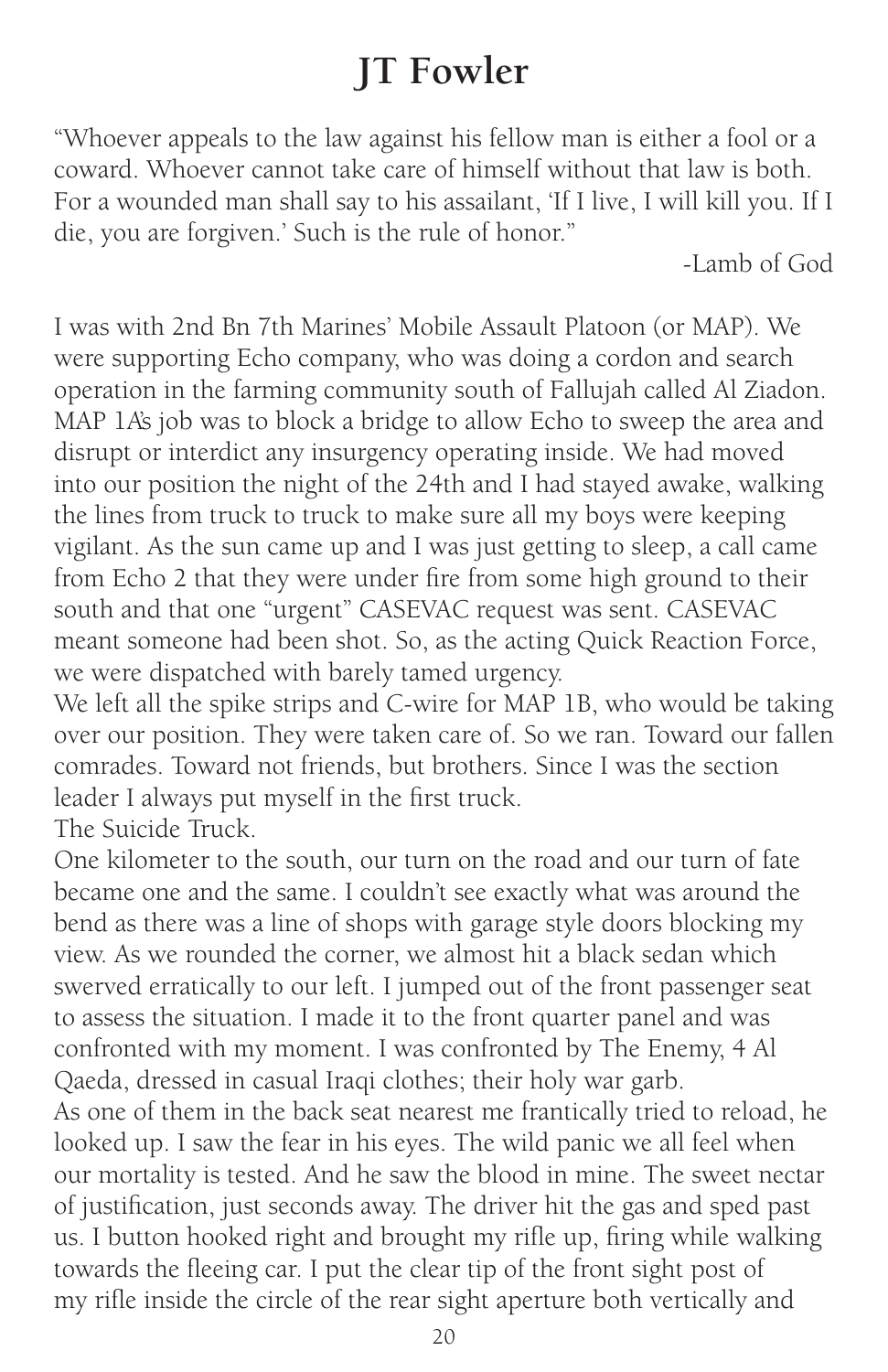horizontally. In other words, I took a breath and aimed at my Enemy. And I hit him. The car swerved to the side and stopped. It was then that they returned fire. I thought of my injured brothers-of-war and I continued to walk forward.

My second truck was pulling to the intersection at this time , so I told the gunner to engage. The bullets from his M240 B flew through the dirty white car, making it look like the negative of a picture of the night sky. I kept walking forward and shooting. Aim, fire, aim, fire, aim, fire. I approached the vehicle, recognizing that the two-way gun range had become one sided. There was one passenger still alive, covered in blood that was quickly soaked up by dirt. More eye contact, then one quick pop from my weapon. Was it a mercy killing? That I won't say. I'll tell you this, though. I sent his rag stateside.

This isn't a typical story. There's no arc where I change from one man into another. I was and will be forever on watch to protect my family, both at home and abroad. And there are times when I go to my footlocker. I take out the blood and brain matted cloth. And somewhere inside me I smile.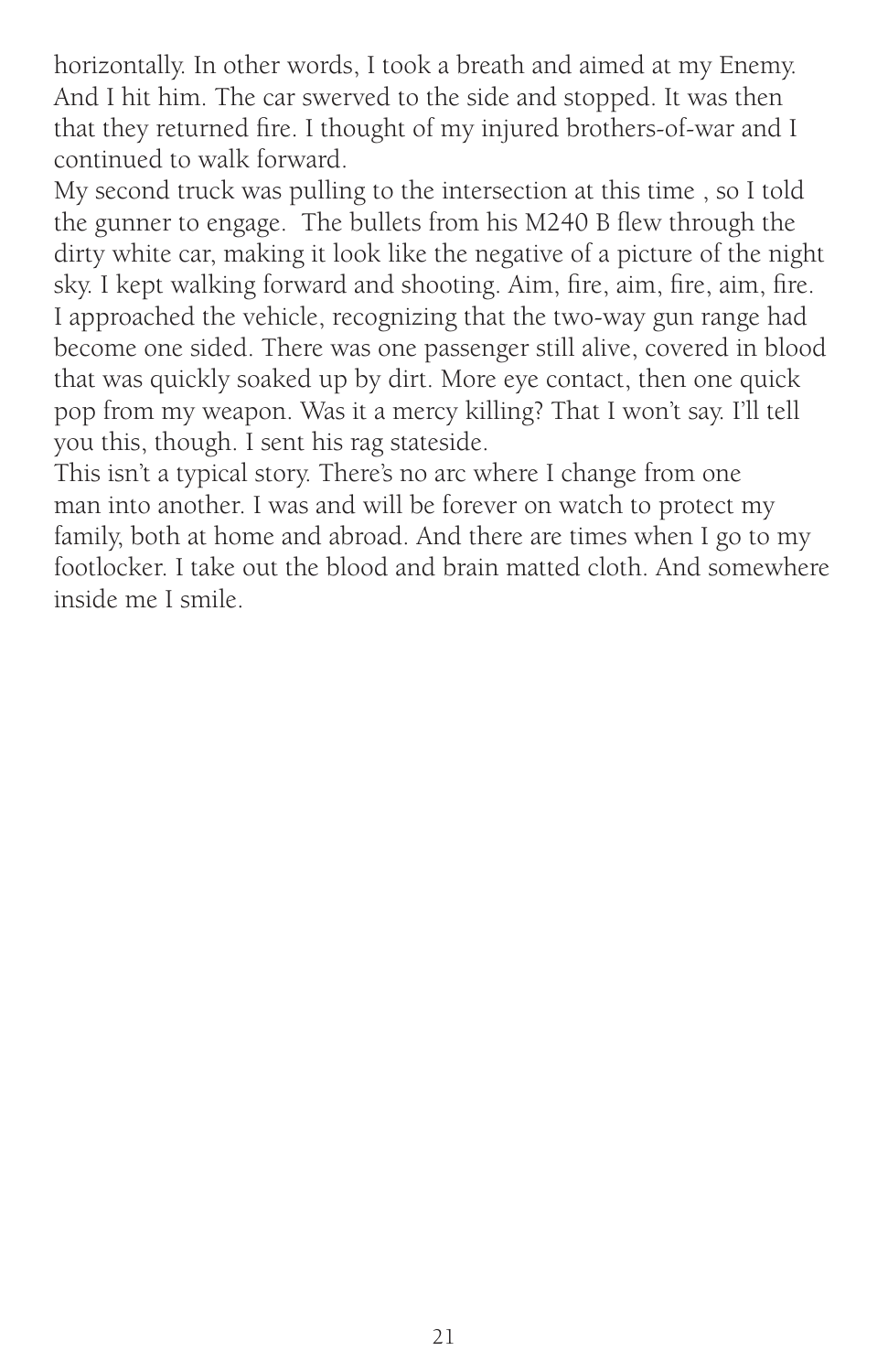# **Luke Brannon**

It was the 16th of December. The Germans had unleashed the greatest counter-offensive of World War II, now known as The Battle of the Bulge. My unit, D Co., 1st Battalion, 395th Inf. Regt., was part of the 395th Regimental Combat Team who began an offensive; a drive through the Siegfried Line to secure the Ruhr Dams.

It was bitterly cold and everything was covered with a heavy blanket of snow. We had advanced several miles encountering moderate resistance from the fortified positions, never imagining that all hell was about to break loose. We were a heavy-weapons company and our squad was heavy machine gun, attaché to A Co.. Our mission was to provide cover fire for the riflemen advancing against Kraut pillboxes. Then the artillery hit.

The barrage began early that morning. All we could do was dig in and cover up the best we could. When the order came to pull out, it was a kind of shoot-and-run situation. We were ordered to throw our 30 cal. Machine gun onto a weapons carrier, which promptly left, leaving all of us with only our side arms. In my case, it was a carbine rifle.

To let the truth be known, we were literally running for our lives. We, the "underlings," later found out that we had been cut off from the rest of the division and were partially surrounded. We were definitely in a forced march situation, in a run-and-shoot defense. However, we were successful in getting out and back to the relative safety of Elsenborn Ridge.

Eight days later. Christmas Eve. We were still undergoing the most fearsome artillery fire of the war, suffering numerous casualties from it. Our machine gun position was entirely laid out. All we needed was the machine gun. They said "one more day." We didn't know if we had one more day on the line, though.

Because of our reinforcements, we were able to go into the town of Elsenborn to attend a Christmas Eve service and to spend the night in whatever shelter we could find. We gathered up our "fart sacks" and off we trudged through the heavy snow. We marched toward sanctuary for an all-too-short reprieve, prayers garnished with artillery fire and occasional strafing by ME-109s.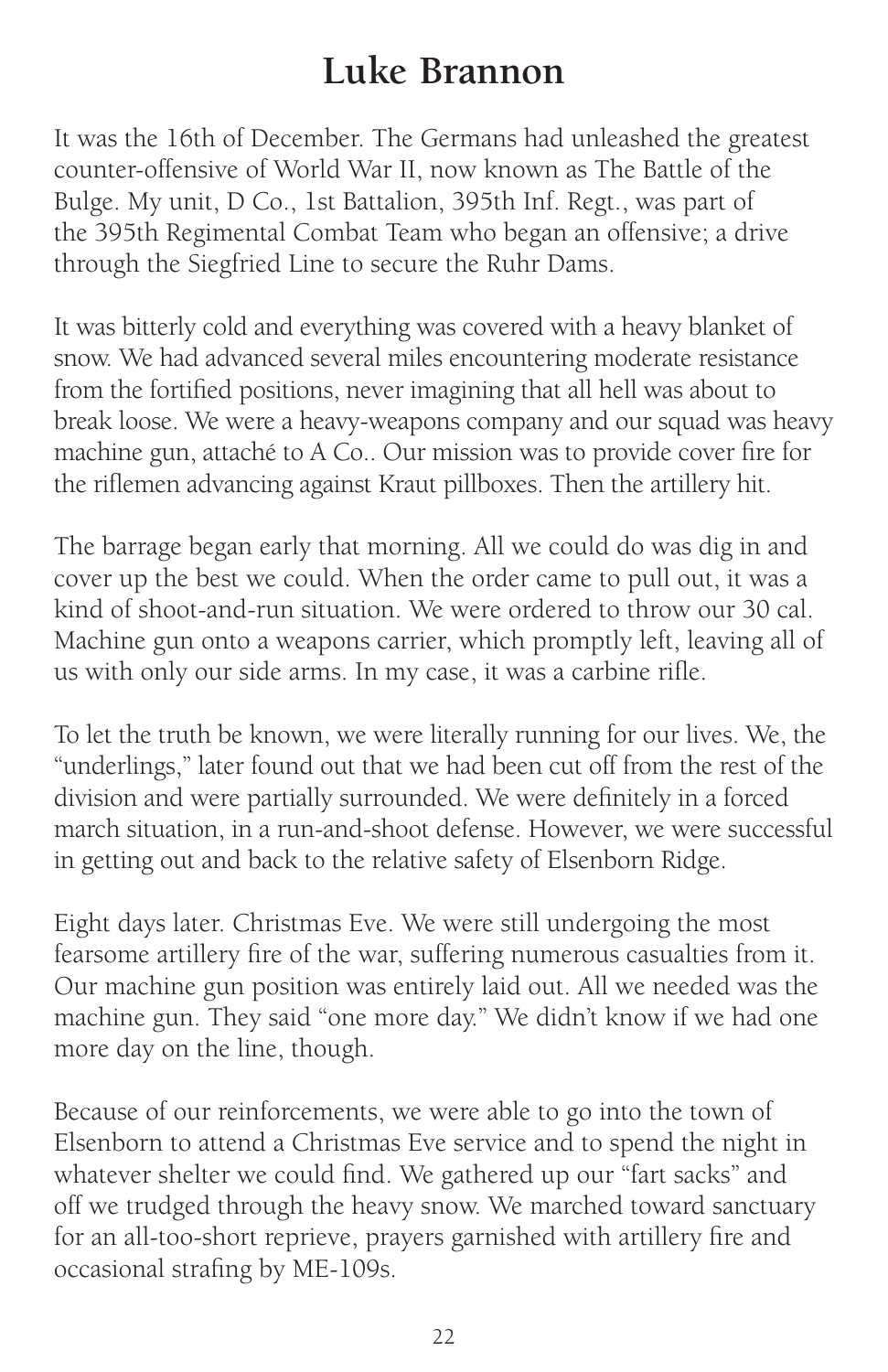We got into Elsenborn a little before dark and located an abandoned house that still seemed structurally sound. Because the entire town had been evacuated long before, the shell of the buildings carried a hollow echo. It was a combination of store front, kitchen, and living room with two bedrooms upstairs. All of the food items in the store area had been stripped before we arrived; everything except for a barrel of rotten apples that could not be eaten. Instead, they gave off a mouth-watering aroma that made all of us, who hadn't eaten in 4 days, even hungrier. A quick search of the area turned up no food, but there was a cow in the back shelter and a rooster that was half-starved himself.

It grew dark and the Chaplain had summoned us to his quarters for the Christmas Eve service. It was a partially destroyed house that had been rigged with an Army blanket over the door for privacy. Inside, he'd arranged a table at one end of the room for an altar, with a table cloth and one lone candle that provided the only light for the room. There was no other furniture in the room, so the ten of us stood with our rifles slung over our shoulders and our helmets in our hands. Dirty, unshaven soldiers with heads bowed, solemnly waiting for any words of assurance that might be forthcoming.

Our regular chaplain had been killed 8 days earlier by German artillery, so this time our chaplain was a stranger to me and a Catholic. I am and have always been a Methodist, but at this time and place it mattered not what denomination you were. We were all Christians looking for the hand of God to guide us through this terrible ordeal. The service itself was very brief, due to the constant interruption by shells landing in the village. And so, with God's blessing, we went back to our store-house for the night.

Hunger was our first priority. We went out back to the cow shed to try to milk the cow, but she had not been milked in days and her udder was swollen and hard. An attempt at milking her produced nothing but a puss-like substance that made us all sick to look at. The only option then was either to kill the cow or rooster and butcher it for meat. Time and lack of knowledge on how to butcher a cow made that option impractical, so we took the rooster.

We found an old enamel chamber pot and cleaned it out as best we could. We packed it full of snow and built a big camp fire in the old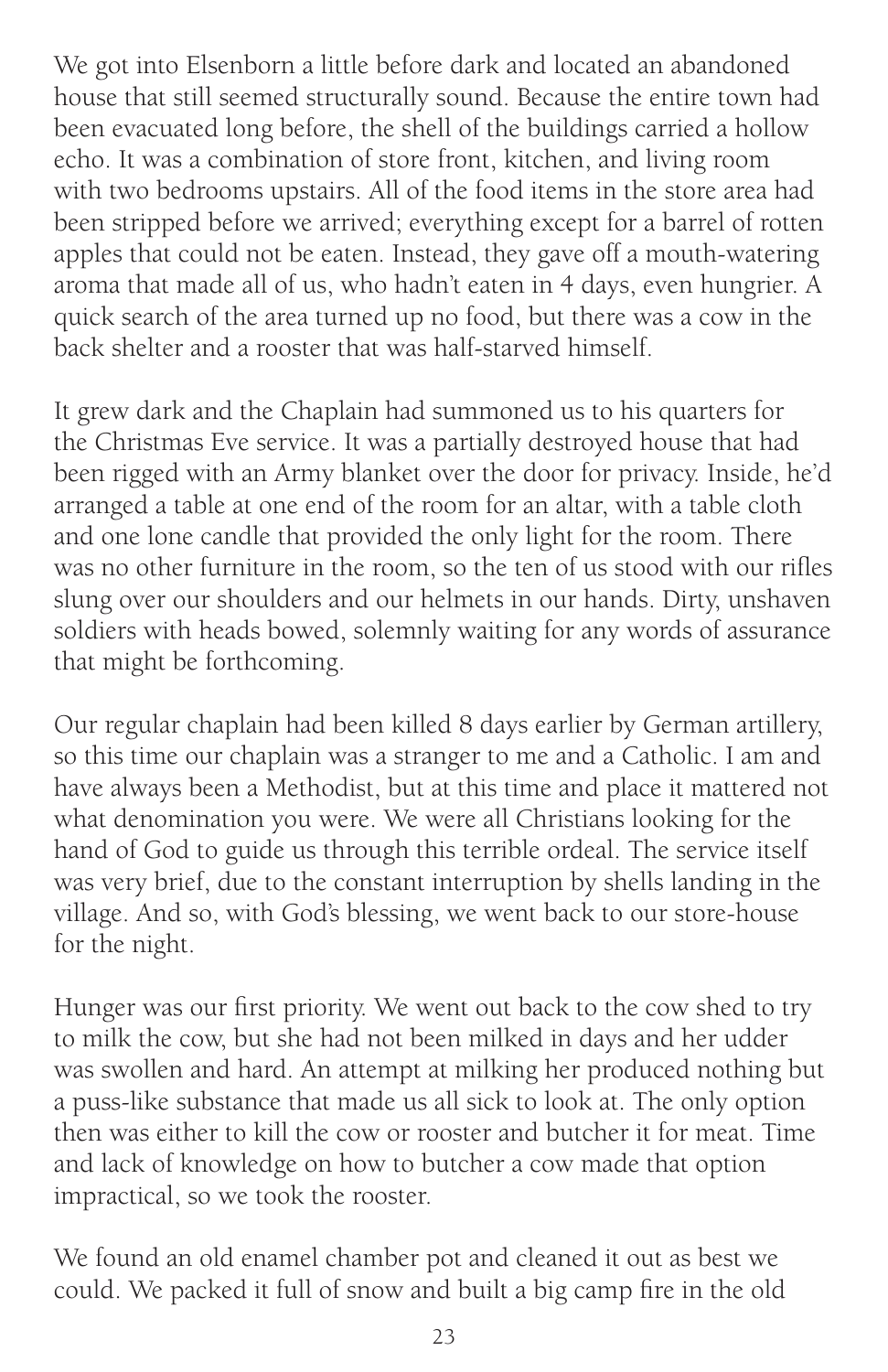caste iron stove in the kitchen area for hot water. It was an easy job to catch the rooster, enticing him with a rotten apple peel. The poor thing probably hadn't eaten longer than we had. Anyway, one of the guys wrung the rooster's neck, plucked the feathers off, and cleaned him out as best as he knew how. At that point in time, it was good enough.

The fire was good and hot and the water was boiling, so into the pot he went. All of us were beginning to salivate, anticipating eating boiled chicken. All of a sudden we heard an airplane coming and just as swiftly heavy machine gun fire began to hit out building. It was bedlameverybody diving for cover under or behind anything they could find.

And then total silence.

We waited for another few minutes and began to stir around again when here he comes again from the other direction, slamming those shells into our house, making us scramble for cover again. This time we waited a little longer, calling out to each other to see if anyone was hit. This time our airborne assailant was gone, but so was our supper. While we were ducking and diving, all our water had boiled out of the pot and our rooster was burned black. It was totally ruined. No food tonight.

Meanwhile, someone had gone outside to relieve himself and had come running back in, shouting "Hey, come look at this!" We all ran outside and, to our surprise, discovered why we were the target for the strafing attack. Sparks were flying out of the chimney at least ten feet high, creating a beacon that could probably be seen for miles. Needless to say, we immediately doused the fire and killed any chance of a warm night, much less a warm meal. The only thing to do was to find a place to put out our bedrolls and get what rest we could.

I decided to go upstairs to sleep, as did one more guy whose name I either didn't know or have long forgotten. I laid my sack out in one bedroom next to the chimney, which still had some warmth in it from our fire downstairs. I was so hungry I couldn't sleep. I decided to poke around some more, so with my Zippo lighter for a lamp, I discovered a narrow door that opened into a long narrow closet that was only wide enough for shelves down one side.

There were all kinds of old empty jars and bottles and rags. Then I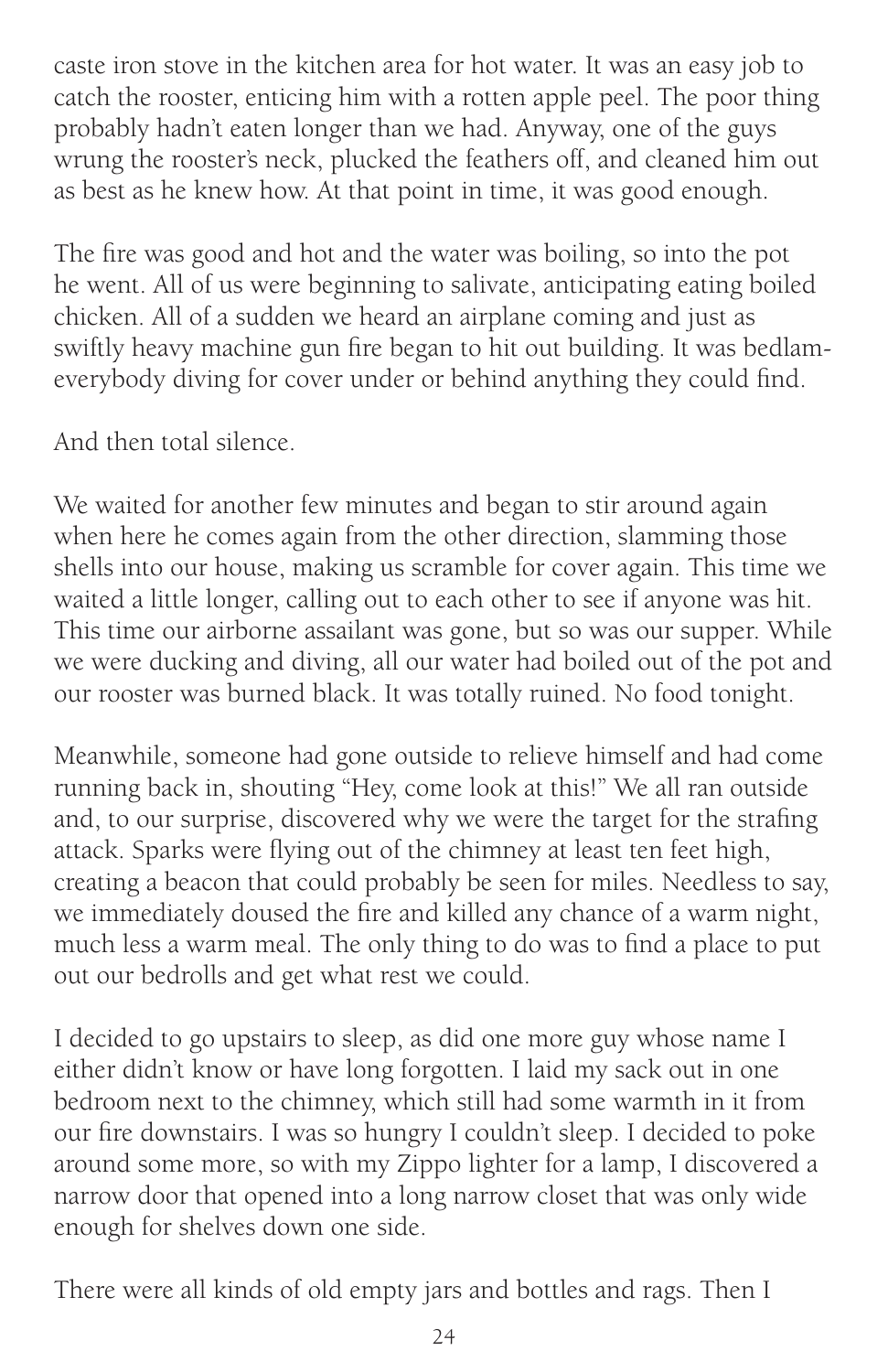spotted one jar that looked familiar. It was a quart sized mason jar- one of those with the glass top and wire clip that folds over to hold the top on, with a rubber gasket between. I couldn't believe my eyes as I held my lighter closer and closer. I could see inside that there were four big, plump chicken drumsticks that had been baked and seasoned with pepper and preserves for the future.

I must have hollered or whooped or something because the other guy upstairs came charging into the room, saying "What's the matter?" When I showed him the jar, his eyes grew as big as mine.

"This has got to be a booby trap. The Krauts have occupied this village and they probably poisoned this jar of chicken."

By this time, the other guys from downstairs had heard the commotion and were standing around in disbelief. Some thought it might be poisoned and some did not.

I said "I don't know how much you guys know about preserving food, but if this jar fizzes when I pull this rubber ring out, I'm gonna eat this chicken."

So, as all eyes were focused on this jar of chicken, I slowly pulled the rubber ring and heard the sweetest sound you could imagine. Psshh. It was well past midnight and it was now Christmas Day. Six guys divided up four delicious drumsticks and savored the greatest Christmas gift of all.

At daybreak, after about four hours of uninterrupted sleep, we rolled our sack and headed back to the front line to resume our duties and hardships that were yet to come. I don't remember anyone saying "Merry Christmas," for it was anything but merry. We were given a box of K-rations for our only other food that day. The kitchen crews could not or would not come to where we were. I'm sure some GIs got fed that day, but we were not among them.

Our machine gun and ammo arrived and we immediately set up in a defensive position to ward off any further German assault. There was no direct frontal attack but the German artillery continued relentlessly and along with some strafing by ME109s, all of which kept us pretty much confined to our foxhole positions.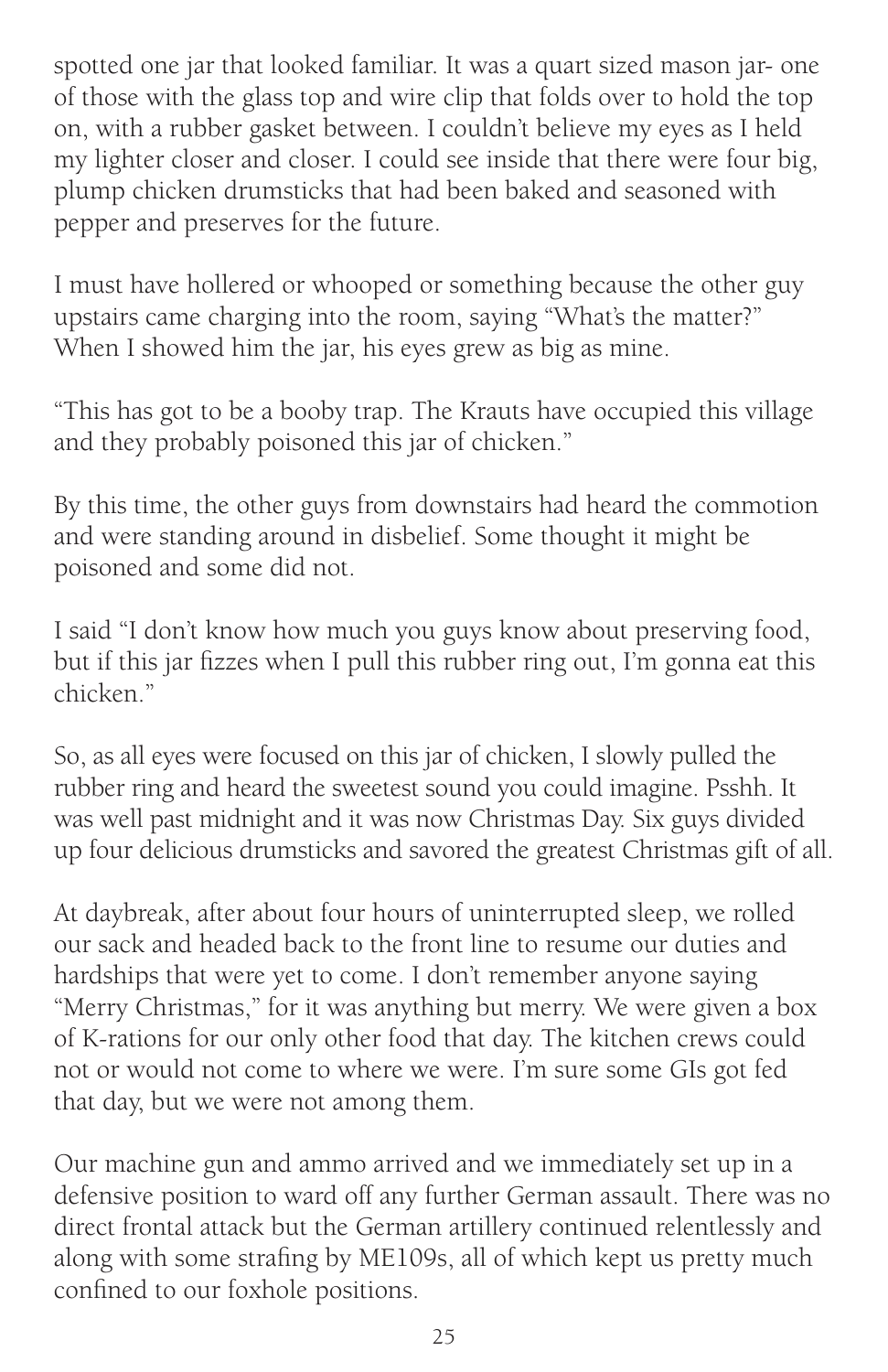The weather had cleared enough that planed could fly, and while it allowed the Krauts a chance to attack us from the air, it also allowed our own Air Force to fly. When finally we saw our own bombers soaring across the sky, we were cheered that big help was on the way. We watched in wonder as a large formation went over and was drawing heavy anti-aircraft fire. One bomber was hit and began to fall, turning slowly and pitching into a dive. We waited anxiously to see any parachutes, but none were ever seen. It was a lousy Christmas for that crew.

The rest of the bomber formation did not waver, but continued on its course just as before, while another plane moved up into the vacant spot left by the stricken bomber. We had to admire their grit to hold fast under such heavy fire. All I could think about was the possibility that that bomber could have carried one of my brothers, who was a crew chief and waist gunner on a B-25 with the 8th Air Force based in England.

It was Christmas Day, 1944, and the only presents we received were artillery shells from unseen German guns. The shelling seemed to increase as the days went on, until the fiercest barrage of all came to our positions on Dec. 28th. This was the day my present arrived in the form of an artillery shell blast that rendered me unconscious and fractured my spine; an injury I bare the consequences of to this day. The damage done to me put me out of the war and into Army hospitals for the next 8 months, after which I was medically discharged with disability. And still I consider myself lucky compared to so many who gave it all and did so willingly for our country. God bless America.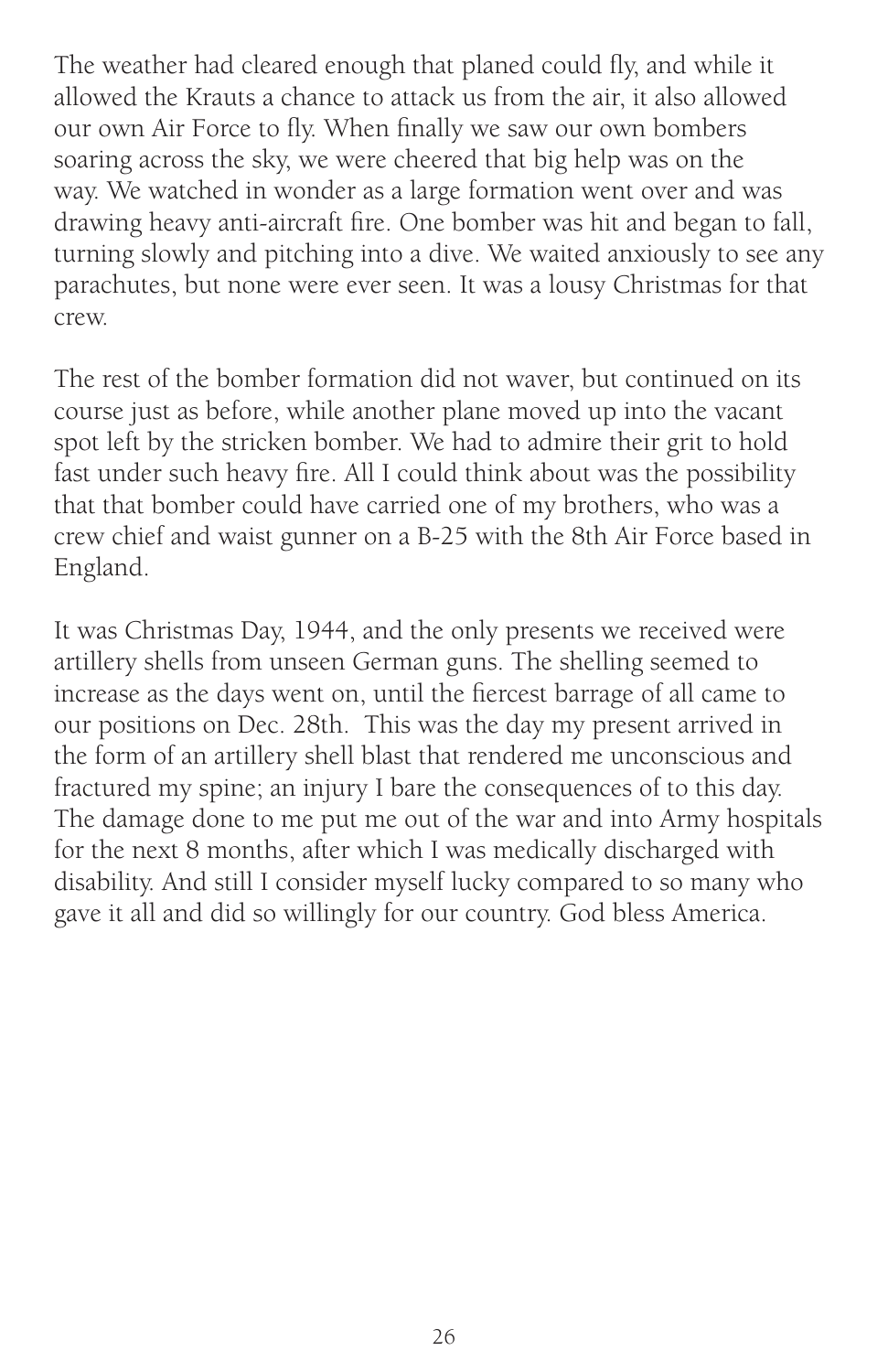# **Mills Palmer Bigham**

Let me tell you about my first kill, so you can understand the way death may or may not affect the living party.

It took place in Hit, Iraq, on February 13th, 2006. I was on point, patrolling south, and searching for IEDs on the Main Service Road. I was doing everything a 19 year old does when he thinks that he is bulletproof. I would jump down into IED craters and kick the dirt around.

The largest crater was also the last, and closest, to base. I had just finished climbing out of the crater and was resuming the trek south. I was looking over my left shoulder, making sure I wasn't walking too fast. I hear a Marine scream, "GRENADE".

I rotated my body fully to the right, bringing my rifle to the alert simultaneously. I see the person in the follow through of his throw. The grenade is spinning slowly, the spoon coming off slowly. The sound of body armor, and the bodies they protect, hitting the concrete created a strange thump, thump, thump sound. I pulled the trigger, quickly, twice. Pop… Pop.

The grenade was a dud.

We approach the person, carefully, we don't know if he has any more explosives on him. As I get near him, it is abruptly clear he is leaving this world, and soon. He is suffocating on his own blood. He is blowing blood bubbles through his red teeth. He is crying. There are bubbles coming from the two holes in his chest. One to the left of his heart, and the other to the right.

Death took him, and there were no new bubbles.

He cried no more. I checked his ID. He is 12.

I wept that night.

The rest of the kills I made did not affect me in this way at all. It is true what they say, the first is the worst, and then it only gets easier. I also learned I was not bulletproof.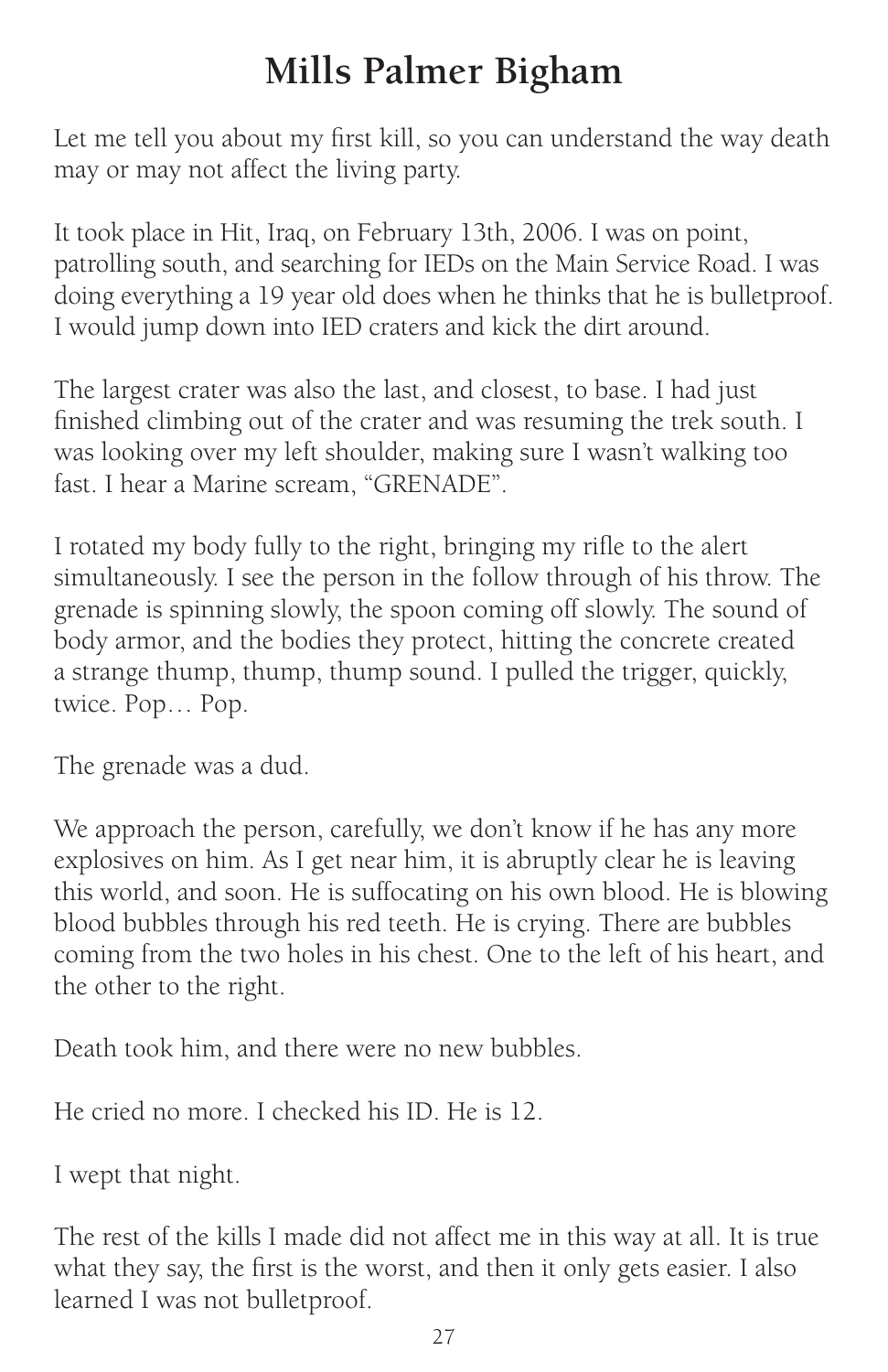# **The Sound of Snow**

"We should go forth on the shortest of walks, perchance, in the spirit of undying adventure, never to return, prepared to send back our embalmed hearts only as relics to our desolate kingdoms. If you are ready to leave father and mother, and

brother and sister, and wife and child and friends, and never see them again -- if you have paid your debts, and made your will, and settled all your affairs, and are a free man -- then you are ready for a walk." -Henry Thoreau

The wind was light, betraying the gravity of the surrounding mortar and cement that was peppered with gunshot wounds. These marks, punctures that never bled, never healed, had been my home for several months. Scourged to the arid desert of Afghanistan, where there existed a vacuum of empathy for the dead, I, along, with the rest of 3rd Battalion, 6th Marines, 2nd Marine Division, was sent to rid the world of a terror that had no foreseeable end.

This terror, bathed in the blood of innocents, bathed in the blood of a civilization whose institutions were founded on life, on liberty, and the pursuit of happiness, had represented an evil more clear and wrong and real than any I'd seen before. To my young mind, these were, unquestionably, The Bad Guys. So, with shifty eyes and a round in the chamber, we took the embassy at the heart of their capital, dismissing the heat of the late summer and driving on. We took it and held it between our foaming teeth, filed down to daggers by training and the eagerness of youth. We held it. And days passed.

And months passed. And the climate of both Earth and man changed. And in this one place, on this one night, I changed as well.

I was walking between the retaining wall of the embassy and another wall set up to confuse aggressors. We were told that beyond the retaining wall and immediately across the street was another compound that still held potential Al Qaeda. They may even likely be guarding it.

For lust or love, we accepted this without question. The Bad Guys were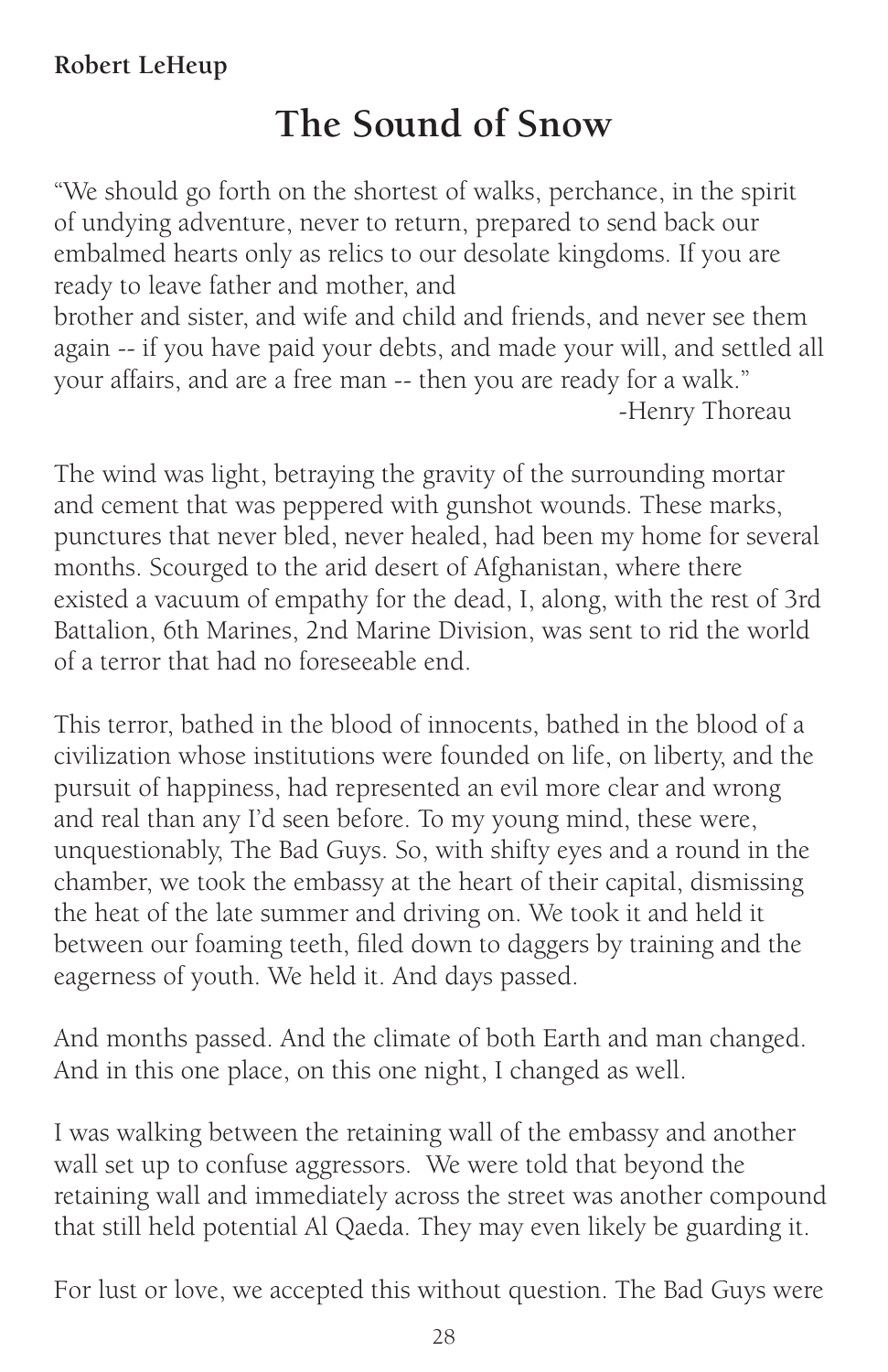right next door. Any day now… Any fucking day now…

The cold had approached through a thunderhead, and in its wake the sky had scattered the land with falling snowflakes, like the ashes of a dying autumn. This ivory blanket, still in the making, gave an eerie silence to the moment, the minnows of sound being caught in small icy nets and gobbled up into the ether.

The snow from earlier in the week had melted and encased the leafless branches of an overhanging tree, giving it an almost personified form; making it seem like a monster out to rend me with talons sharper than my Ka-bar. Even so, what sweet music was made when their fingers collided? When frozen gem touched frozen gem?

I went through the mantra of what I should do if I saw them. One of the Bad Guys. "Kill." "Kill." "Kill." And why not? They'd kill me if they could…

But how? How would you kill them in this scenario? How would you kill them in another one? What about another one? And the one after that?

It didn't matter. So long as I killed them.

But this wasn't the case.

In this one place, at this one time, completely alone and in deafening silence save for the wind in the trees… In this one place at this one time the man across the street, the haji I would have casually shot in the face just moments before, began playing a homemade flute.

And the moment's recognition met with my conscious transformation. It was a beauty I couldn't have imagined to pray for. The flute danced along the melody of the wind through the branches, accompanied by the sweet chimes of the trees playing their crystalline cymbals like a belly dancer in slow motion. All the while, the snowflakes melted on the muzzle of my loaded gun, precious and fleeting as a passing thought.

I felt in a way I never would have otherwise, caught like sound in the snow. Freezing and frozen.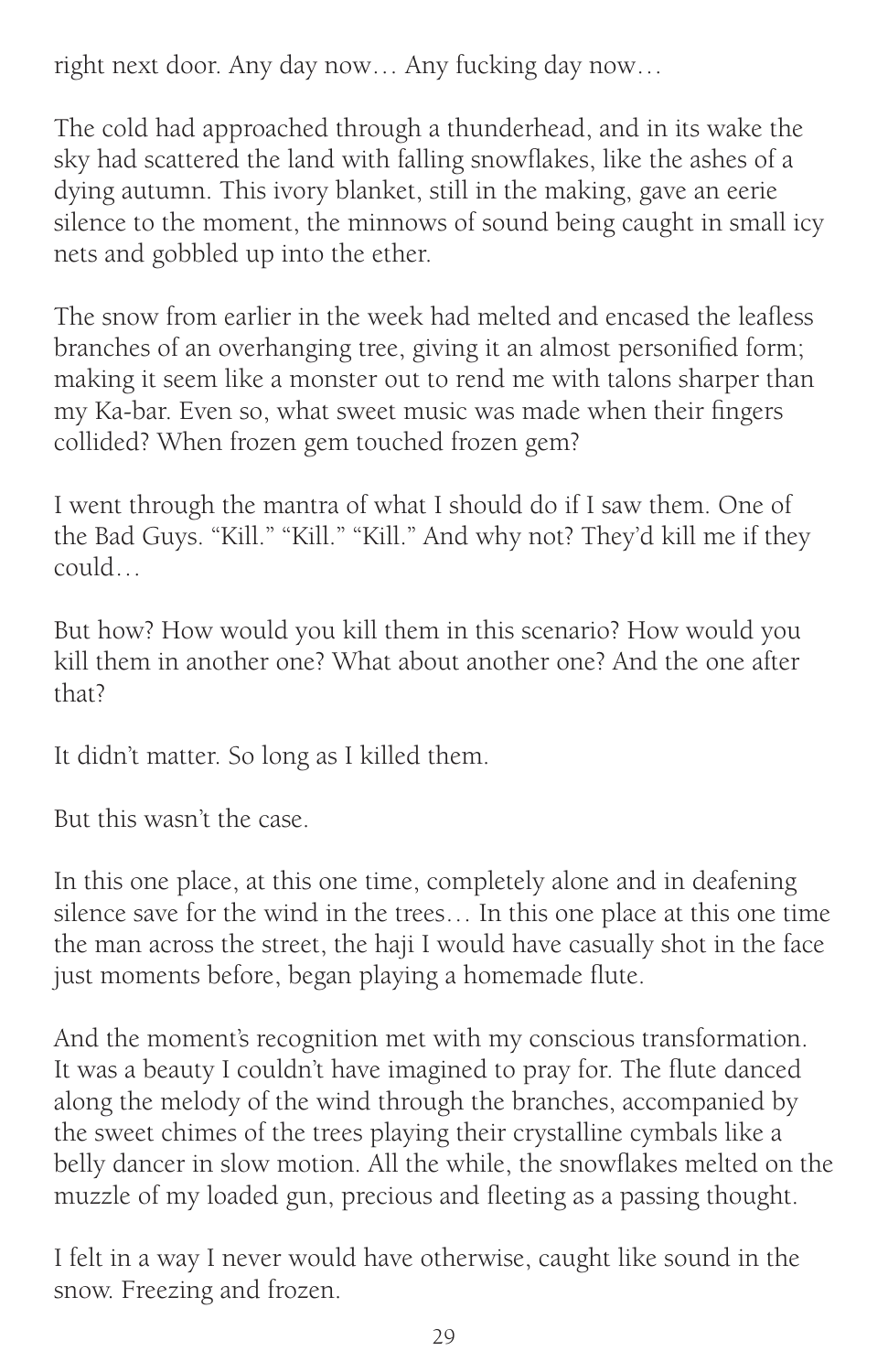And then I left.

Two years later I was honorably discharged from the Marine Corps. and, having saved enough money to begin again as a regular citizen, I tried to start over. Soaked in horror but needing to smile, I tried to start over.

I had no debts. My will was made before I ever left America. No affairs needed tending (at least those I had the ability to attend to). I was a free man.

And so, without knowing it, I took one of Thoreau's walks. And I wept.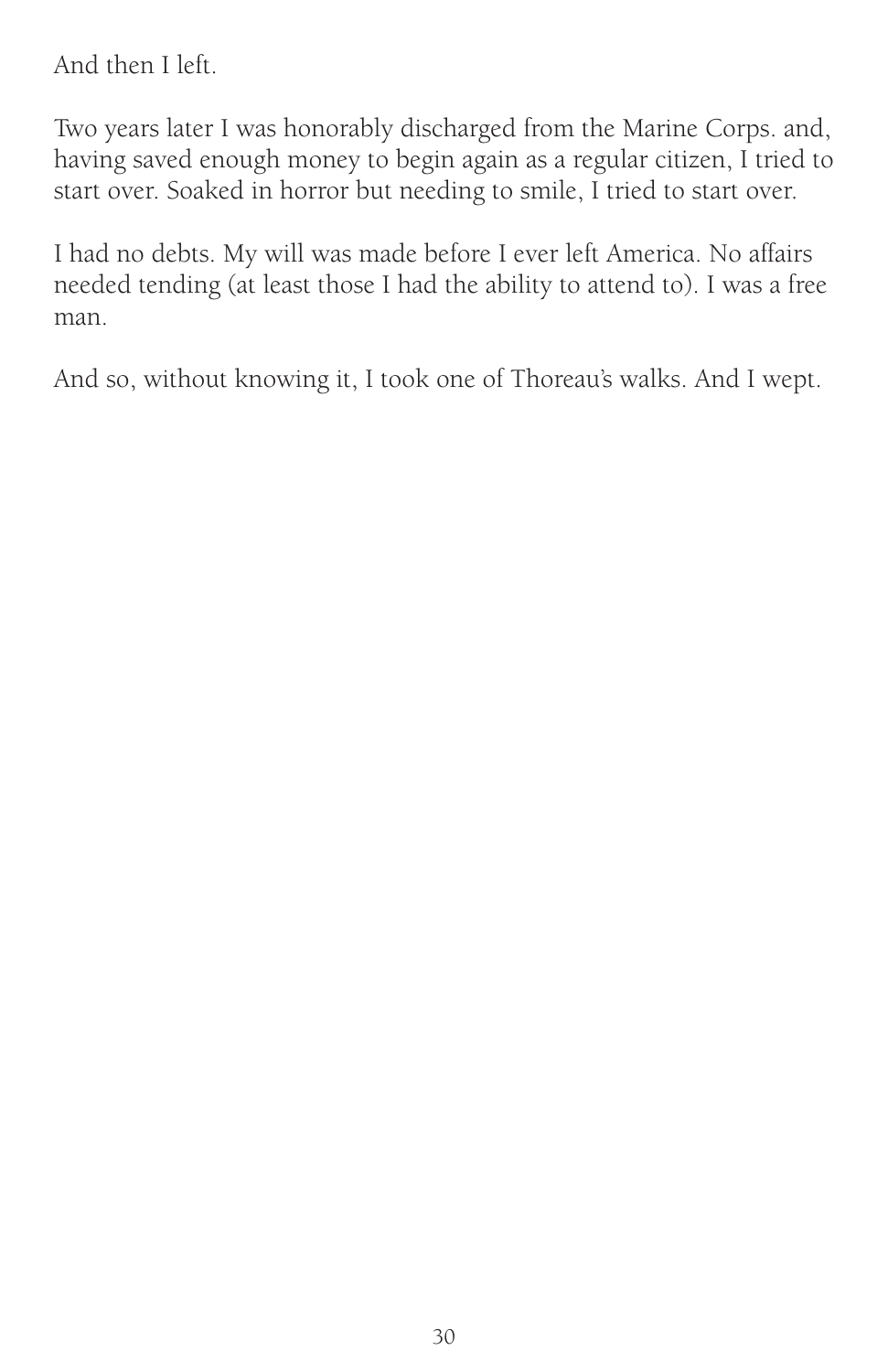# **Robert Taylor Chambers**

Though things may fade, nothing ever fully ends. The life of a newborn fades from the world of Nothing, blossoming from sweet, sticky conception, to grow, thrive and make a lineage of their own. In time, they fade from the world of Something, but they continue on in what they've left behind. This continuance is why we live. It's what we strive for. And just as some of the details of this story have faded and been lost, the aftereffects are still felt today.

#### **Robert Taylor Chambers 17th January 1942 enlisted Army Air Corps**

He looked at his grandchildren through wet, knowing eyes. He saw their lives unfolding like blossoms before him, bearing the petals and thorns of every burgeoning child. For what they meant, he cared passionately, the weight of experience and age tamping down a smoldering love. They were his blood, the trophy of a life both beautiful and brutal. Beautiful for the love he shared. Brutal for the war he fought:

It was 1942, and Robert Taylor Chambers found himself in a B-26 Marauder, coined The Widowmaker, flying from the French coast inward towards blood and violence. The American Army Air Corps had sent a squadron to rain lead and death upon the outskirts of a French town that had been surrounded by Nazis. The roar of the wind and engines gave the somber mood a dull tension, the cold inching its way closer and closer to his bones, his foundation.

Halfway to the intended target, a firefly called out. A second later, a quick thrum of thunder sounded. Then another firefly. Then more thunder.

And the sky was alight.

The shrapnel rang a cacophony of death knells, loud and strong, forcing the squadron to return to reassess their strategy. Most of them, at least. Robert refused. Instead, he gritted his teeth and flew forward, mocking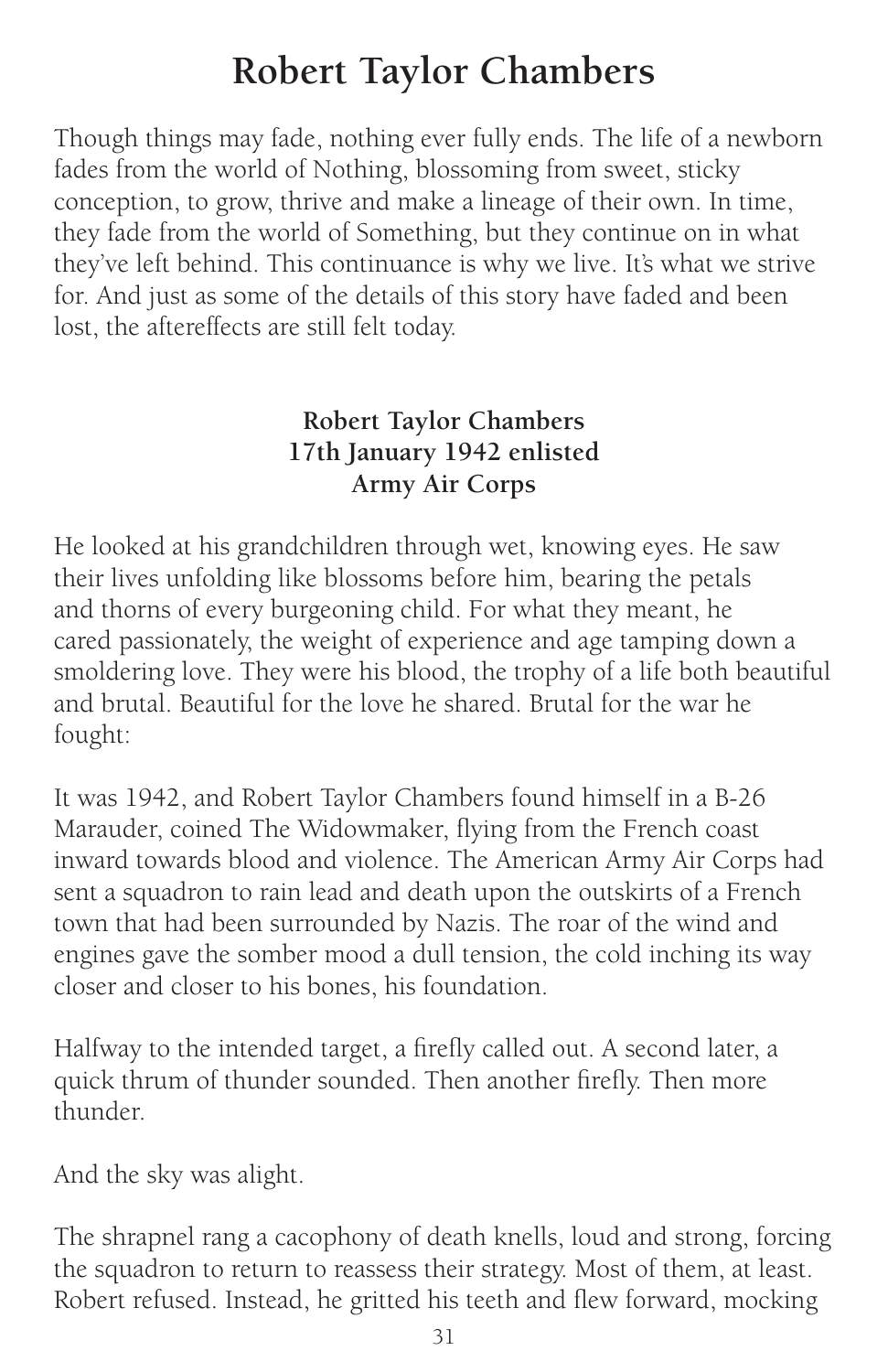Fate and fighting on, stealing each moment with an insane certainty. Knuckles white, eyes ablaze, he flew through the explosions, through white hot metal and fear, through everything the enemy could throw at him... and then the booming was behind him and he continued on. He reached his target several minutes later, and staring through a tacked scope, his crew lined up the enemies to prepare for the offensive. Fat, metal tears dropped from the deck of the plane, crying and washing away the pitiful German encampments with fire and brisance. Afterwards, having splayed the Nazi force and accomplished his mission, he turned his Widowmaker around and dove back into the metal rain of the anti-aircraft guns, shrugging off danger and laughing at the Gods. And they noticed.

Pain lanced its way into his right shoulder and the right side of his face. He didn't know it at the time, but he had a sheet of metal that was buried underneath his face and a flap of skin where his underarm used to be. Seeing how damaged he was, the crew switched him to the radioman's seat behind the cockpit, but a little bit more shrapnel, the plane began plummeting. Robert had to step up.

He returned to the cockpit, being the only one who could land a plane whose landing gear was malfunctioning. This falling coffin was pulled up just in time to land on its belly, causing it to flip twice, head over nose. The wings flew apart, along with the tail, scattering across the landing strip as though scared of the crew inside. The violence of the previous few hours gave a deafening pause to the still wreckage, giving an ethereal presence to the emergency workers rescuing him and his squad. My grandfather blinked…

…and woke up in a hospital in England. There, he was told that his radioman had died in the crash, but that the rest of his crew had made it, a small price to pay for mocking the Gods, though the radioman might disagree. But Robert had done it. He, along with the rest of his crew, had saved the entire French village from being overrun by human monsters. For this, they were awarded the French Croix de Guerre, given to them personally by Charles De Gaulle himself.

While he was still in the hospital, he was told that his shoulder had become gangrenous, and that he's not have use of it again. They pumped him with antibiotics and tried to console him. And he laughed at the Gods again, fearless and determined. He started frequenting a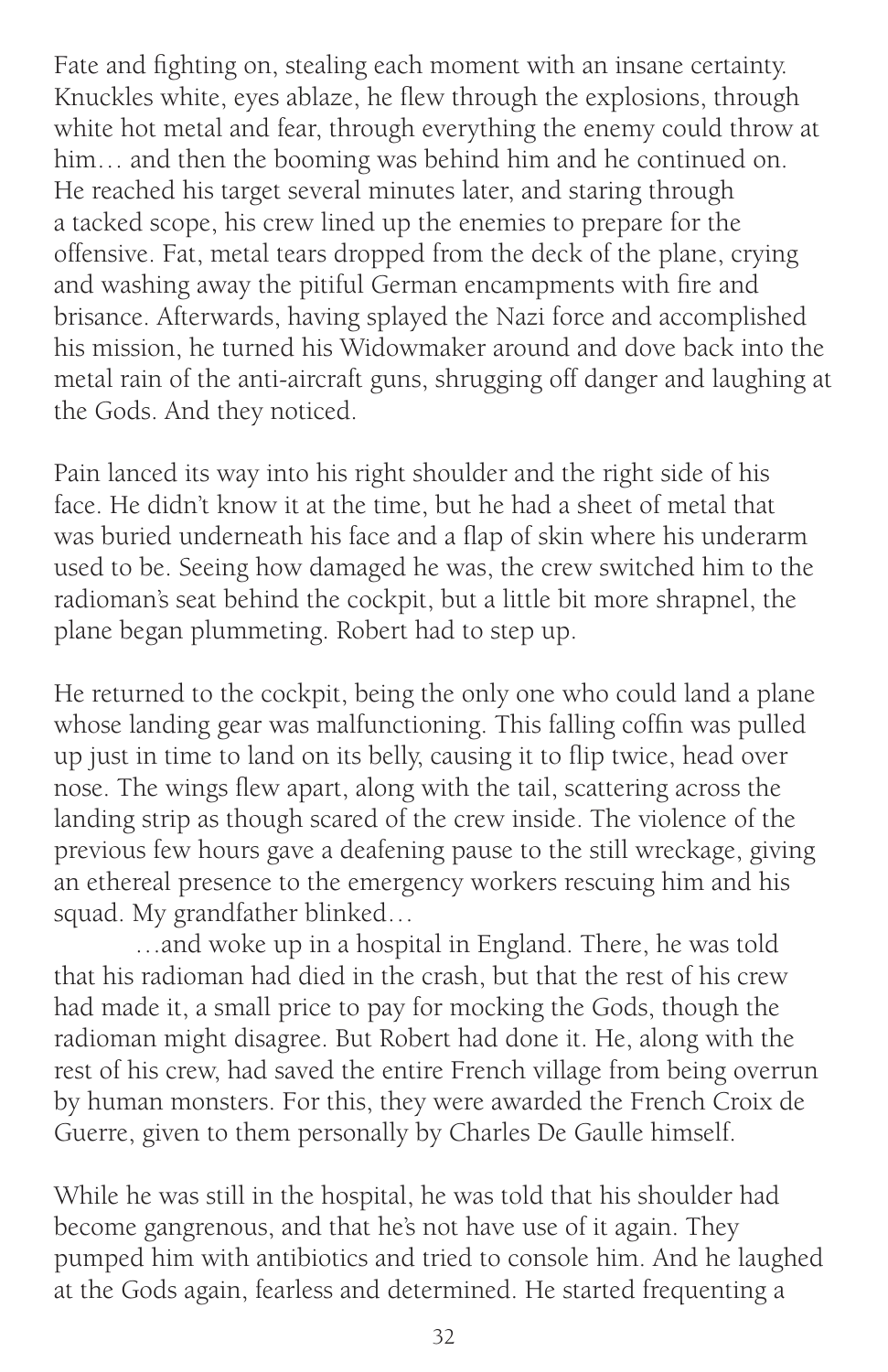bowling alley every day until, several months later, he was able to fly more missions. And for this, he was rewarded, not simply with ribbons or metals, but with his perpetuation.

And so he sat, this powerhouse of a man, now grown fragile with time, looking at the youth that he'd made; looking at his opportunity for immortality. He saw through them to what they may become and smiled, knowing that it was life that he'd fought for, and life that he'd won. A transcendent feeling of comfort dawned on him, because with the right eyes, you see that everything may fade, but nothing ever truly ends.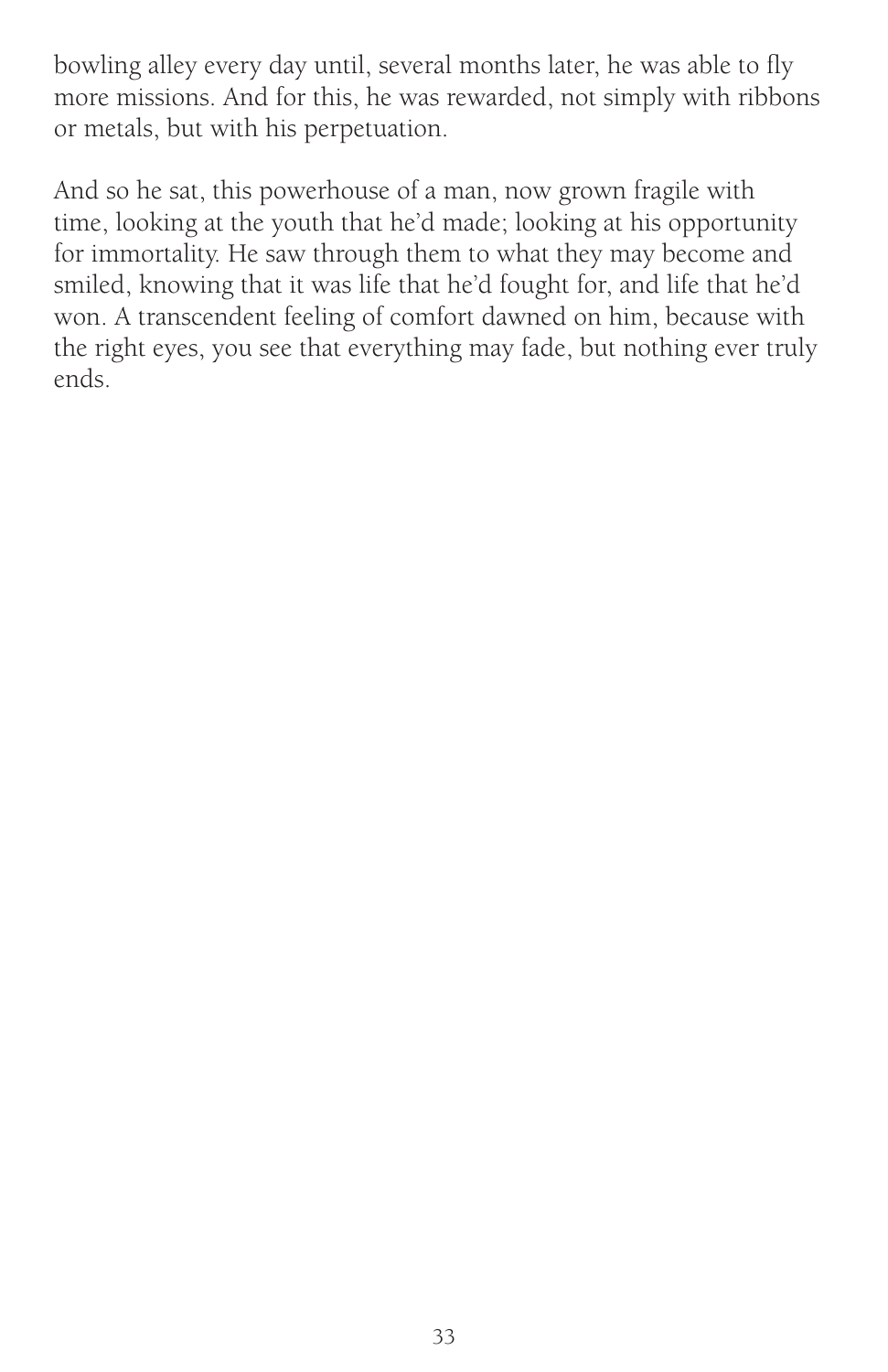# **Alive Day**

It all started while we were driving down a poorly maintained road in western Iraq. I was the A driver, the front passenger, in an unarmored humvee. Not all our humvees were like that, just this one, because the armor weighed us down too much. We were the lead truck in the convoy and drove at a pretty fast pace. Marines call the lead truck the suicide truck because usually during an ambush the first vehicle always gets hit and since it's unarmored the chances of you making it out aren't very good.

I was listening to the radio while watching the road for any signs of Improvised Explosive Devices. Almost like a scene from a sci-fi movie, time froze. There was nothing. I couldn't talk or see anything: Then slowly the only thing that came back was sound and some feeling. I touched my face that was covered with blood while hearing people yell and scream. The only thing I remember them saying was "Diaz! Diaz! Diaz is down. He needs help!"

To this day, I don't know exactly what happened to me and my friends don't like it when I ask them to tell me the story. I did, however, get some things from them to help me remember. After the explosion happened, my Corporal, who was driving, tried to move the humvee off the road. His name was Corporal Jahala, he was short, dark skinned, and always felt like he had something to prove; but nobody ever knew how to say his name so we just called him Corporal J. We met up later on after the attack and he told me that when the bomb went off, pieces of shrapnel shot into the humvee and ricocheted inside. He said it looked like fireworks because of the sparks when it hit something metal. But it was no show; when the shrapnel that didn't hit metal, it hit us.

There was blood everywhere. Cpl. J was struck in his arms and right leg. He's still not able to walk like he used to. In between J and myself was Lance Corporal Jordan, a tall, white, goofy guy from somewhere in middle America; Jordan was manning the machine gun that was on the humvee's turret. Since only half his body was exposed, he only took damage to his legs and the lower part of his arms. I took the majority of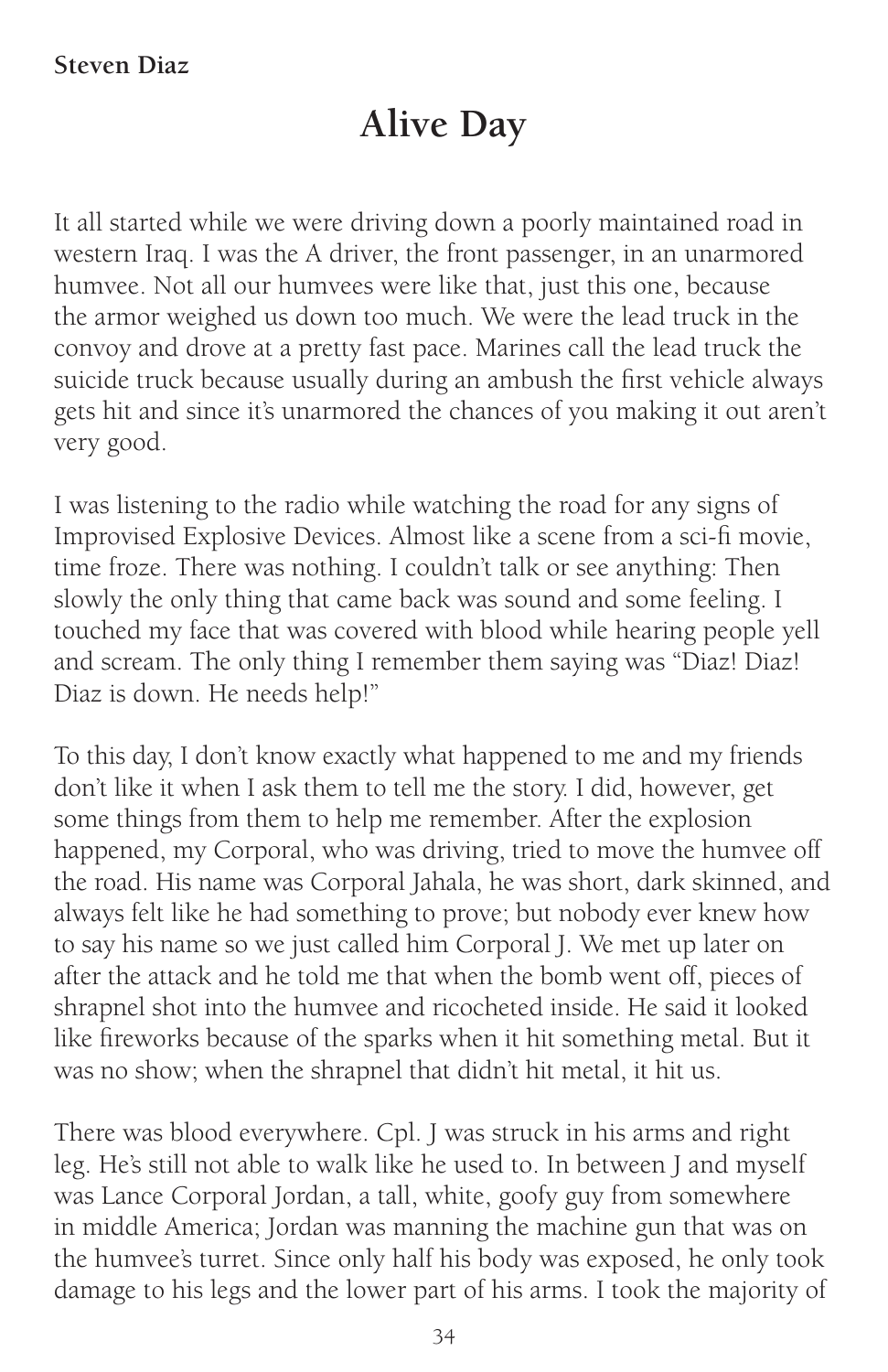the blast, which was relieving because I knew that if I had it the worst, then nobody died. My body acted as a shield not only to the guys up front, but also to the other two Marines sitting behind us.

Those Marines only got hurt from flying rocks and other debris. They got to stay and finish their time in Iraq. The shrapnel that bounced around hit my head, arms, and legs. One piece entered my left eye and bounced from the bones in the eye socket into the right side of my brain. A large part of the right side of my head is made of plastic. Since the shrapnel was making my brain swell, the doctors had to remove a part of my skull and couldn't put it back, so they made a replica of the skull with plastic. They let me keep the bone they took out and I basically carry it around with me wherever I go. My arms weren't injured too severely. They were just peppered by the shrapnel. To this day, there are still metal fragments coming out of my arms. My left leg had to have a fasciotomy done on it. I don't know what that is, but I have a huge scar from it. My right foot took major damage. It required over ten surgeries, one bone graph, two skin grafts, and many other reconstructive procedures.

I don't remember what happened after the blast other than hearing it and touching my face, but I've put pieces of the story together with what little information I've gathered. When the rest of the convoy saw what happened, word got passed down to our Lieutenant, who was in charge of us. He gave the order to leave us where we were. Maybe he was scared of an ambush, or he thought we were all dead. One Sergeant from our platoon disobeyed the order and went to help us. He then saw that we were still alive so he called from the corpsmen, or medics, to come help us.

When the corpsmen got the call, they raced up the convoy to our rescue but somehow ran out of gas. I've been told that when they finally got to me, I was still conscious, but suffering from shock, which later I fell into a coma for about a week or more. When they got to me my eye ball was hanging out from the socket, not dangling but it was out. My right foot had a huge whole on the top part of it, lost all the bones from the big toe over to the next two. My face and arms were peppered with shrapnel. I was medevaced from the scene to a trauma center in Iraq and from there, flown to a military hospital in Germany, and lastly, to the National Naval Medical Center in Bethesda, Maryland.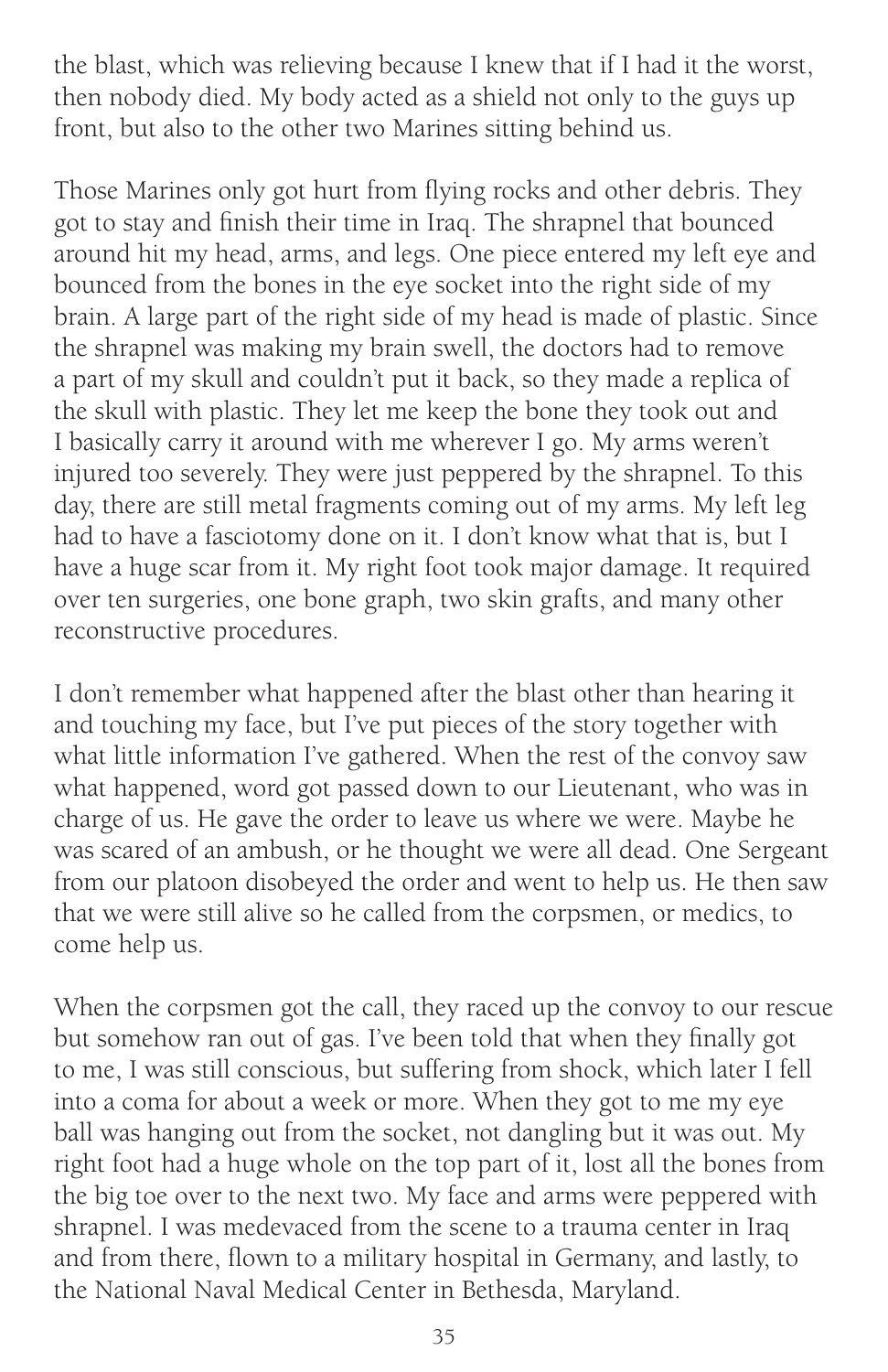NNMC is the place where I woke up. One second I'm in a scorching hot desert, the next I'm tied down to a hospital bed with tubes coming out of my mouth and arms. I was eventually released from the intensive care unit and spent a lot of time in the surgical wards. I spent a total of one year and eight months at the hospital. During that time I had to see many different doctors to assist me with all of my injuries. Since I had a traumatic brain injury, the doctors were all scared that I might have suffered from brain damage. They ran many tests on my head and had to be seen by several different neurologists. Once I was able to get out of bed I had to learn how to walk again. With the help of trainers (who came to my room almost on a daily basis) and I was able to walk again.

 Even though I could walk, I still had to use crutches and a wheelchair at times to get around because of the foot surgeries I was having. Though my brain and feet were beginning to heal, my eye was a different story. Since the damage I received was so intense, there wasn't much the doctors could do for it, to this day I'm still waiting for the chance to regain vision.

I was truly scared. I never before felt so much fear like I did during my recovery. I finally realized I was given another chance at life, a clean slate. God didn't want to take me yet because he had a plan for me. Ever since the accident, I've tried to live my life differently than the way I had before. I will never be the same again mentally or physically. For those of us who pulled through the brink of death from our injuries, we lived to die another day. We call it Alive Day. It's our second birthday, another day we will never forget. My Alive Day is March 25, 2005, the day I lived again.